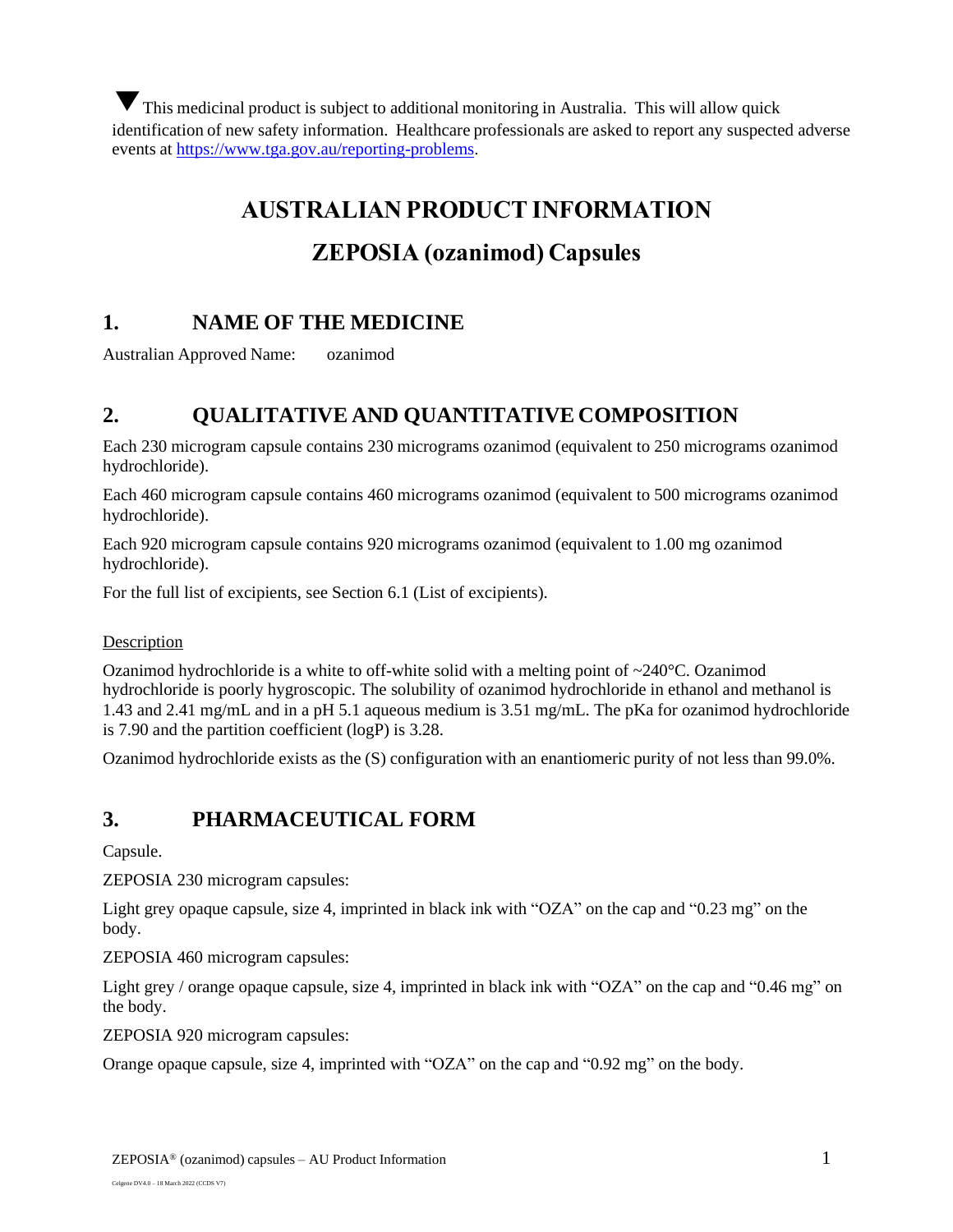# **4. CLINICAL PARTICULARS**

# **4.1. THERAPEUTIC INDICATIONS**

## **Multiple Sclerosis**

ZEPOSIA is indicated for the treatment of adult patients with relapsing forms of multiple sclerosis.

### **Ulcerative Colitis**

ZEPOSIA is indicated for the treatment of adult patients with moderately to severely active ulcerative colitis who have had an inadequate response, lost response, or were intolerant to either conventional therapy or a biological therapy.

# **4.2. DOSE AND METHOD OF ADMINISTRATION**

Treatment should be initiated under the supervision of a physician experienced in the management of multiple sclerosis (MS) or ulcerative colitis (UC).

## **4.2.1. Dosage**

The recommended dose of ZEPOSIA for adults is 920 microgram once daily taken orally.

ZEPOSIA capsules should be swallowed whole and can be administered with or without food.

If a dose of ZEPOSIA is missed, the next scheduled dose should be taken the following day.

The initial dose escalation regimen of ZEPOSIA from Day 1 to Day 7 is shown below in Table 1. Following the 7-day dose escalation, the once daily dosage is 920 microgram taken orally starting on Day 8. Initiation of ZEPOSIA without dose escalation may result in greater reductions in heart rate (see *Section 4.4*).

## *Prior to Initiation of Therapy*

- Obtain an electrocardiogram (ECG) to determine whether pre-existing cardiac conduction abnormalities are present (*see Section 4.4*).
- Obtain recent (i.e., within 6 months) liver function tests (*see Section 4.4*)*.*
- Obtain a recent (i.e., within 6 months or after discontinuation of prior MS or UC therapy) complete blood count (CBC, including lymphocyte count) (*see Section 4.4*)*.*
- Arrange an ophthalmological assessment in patients with risk factors for macular oedema, such as diabetes mellitus, history of uveitis or history of retinal disease (*see Section 4.4*).

## *Current or Prior Medications*

- If patients are taking anti-neoplastic, immunosuppressive, or immune-modulating therapies, or if there is a history of prior use of these drugs, consider possible unintended additive immunosuppressive effects before initiating treatment with ZEPOSIA (*see Section 4.4*).
- Determine if patients are taking drugs that could slow heart rate or atrioventricular conduction (*see Section 4.5*).

### *Vaccinations*

Test patients for antibodies to varicella zoster virus (VZV) before initiating ZEPOSIA (*see Section 4.4*). VZV vaccination of antibody-negative patients is recommended at least 1 month prior to commencing treatment with ZEPOSIA.

If live attenuated immunisations are required, administer at least 1 month prior to initiation of ZEPOSIA (*see Section 4.4*).

 $ZEPOSIA<sup>®</sup>$  (ozanimod) capsules – AU Product Information 2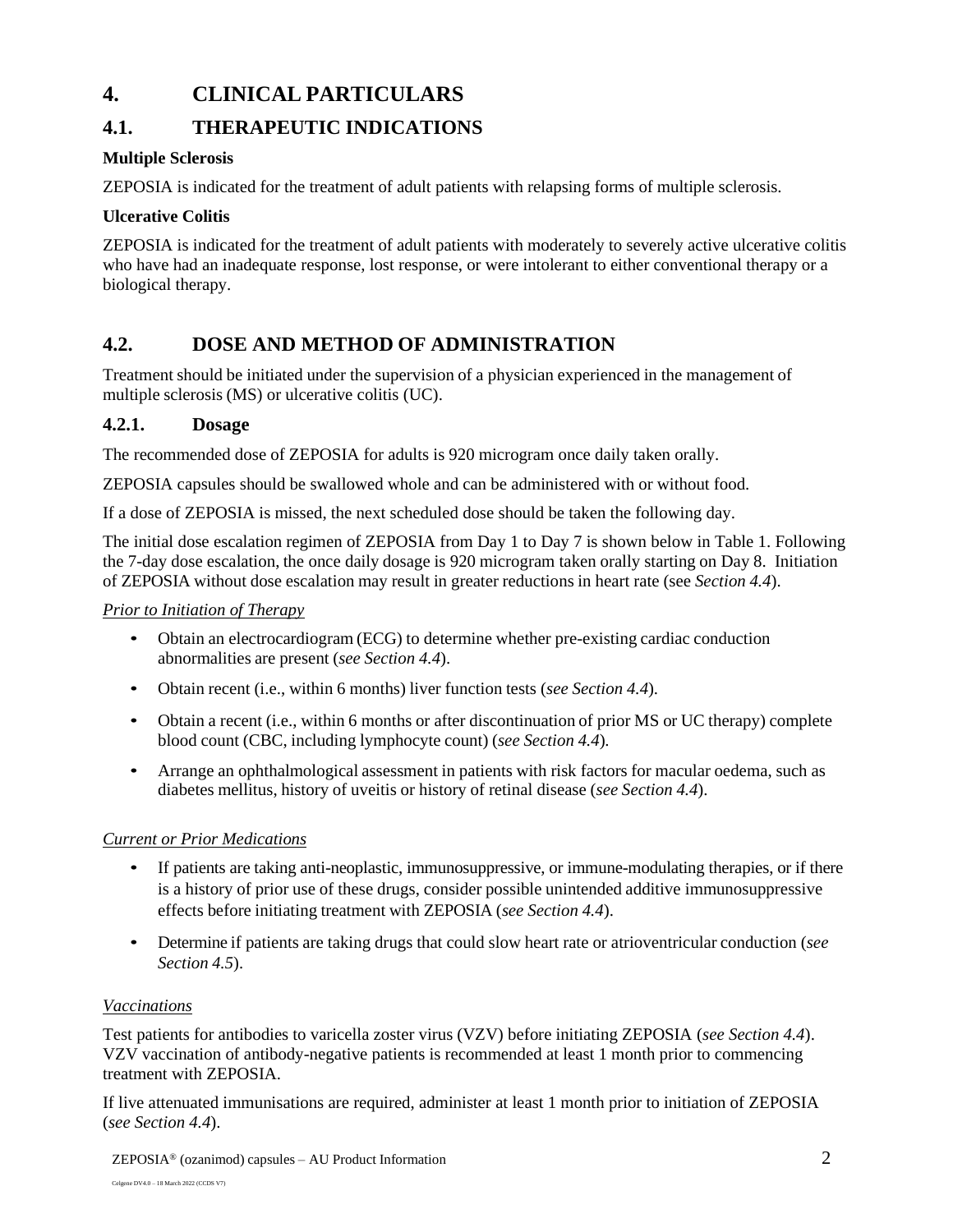## **4.2.2. Method of administration**

### **Table 1: Dose Escalation Regimen**

| Days 1-4              | 230 microgram once daily |
|-----------------------|--------------------------|
| Days 5-7              | 460 microgram once daily |
| Days 8 and thereafter | 920 microgram once daily |

#### *Re-initiation of therapy following treatment interruption*

- If a dose of ZEPOSIA is missed during the first 2 weeks of treatment, reinitiate treatment using the dose escalation regimen.
- If a dose of ZEPOSIA is missed after the first 2 weeks of treatment, continue with the treatment as planned.
- If more than 7 consecutive days are missed between Day 15 and Day 28 of treatment, or more than 14 consecutive days after Day 28 of treatment, reinitiate treatment using the dose escalation regimen.

If the treatment interruption is of shorter duration than the above, the treatment should be continued with the next dose as planned.

#### *Special populations*

#### *Elderly*

No dose adjustment is needed in patients over 65 years of age. Caution should be used in patients over 65 years of age, given the potential for an increased risk of serious adverse reactions (infections) in this population.

### *Hepatic impairment*

No dose adjustment is needed in patients with mild or moderate hepatic impairment (Child-Pugh class A and B).

The pharmacokinetics of ZEPOSIA was not evaluated in subjects with severe hepatic impairment. Use in patients with severe hepatic impairment is not recommended (Child-Pugh class C).

### *Renal impairment*

No dosage adjustment is necessary for patients with renal impairment.

#### *Paediatric population*

The safety and effectiveness of ZEPOSIA in patients below the age of 18 years have not been established.

# **4.3. CONTRAINDICATIONS**

- Hypersensitivity to ozanimod or any of the excipients (*see Section 6.1*)
- Treatment should not be initiated in patients who in the last 6 months experienced myocardial infarction, unstable angina, stroke, transient ischaemic attack (TIA), decompensated heart failure requiring hospitalisation or Class III/IV heart failure
- Treatment should not be initiated in patients who have a history or presence of second-degree atrioventricular (AV) block Type II or third-degree AV block or sick sinus syndrome unless the patient has a functioning pacemaker
- Treatment should not be initiated in patients with severe untreated sleep apnoea.

 $ZEPOSIA<sup>®</sup>$  (ozanimod) capsules – AU Product Information  $3$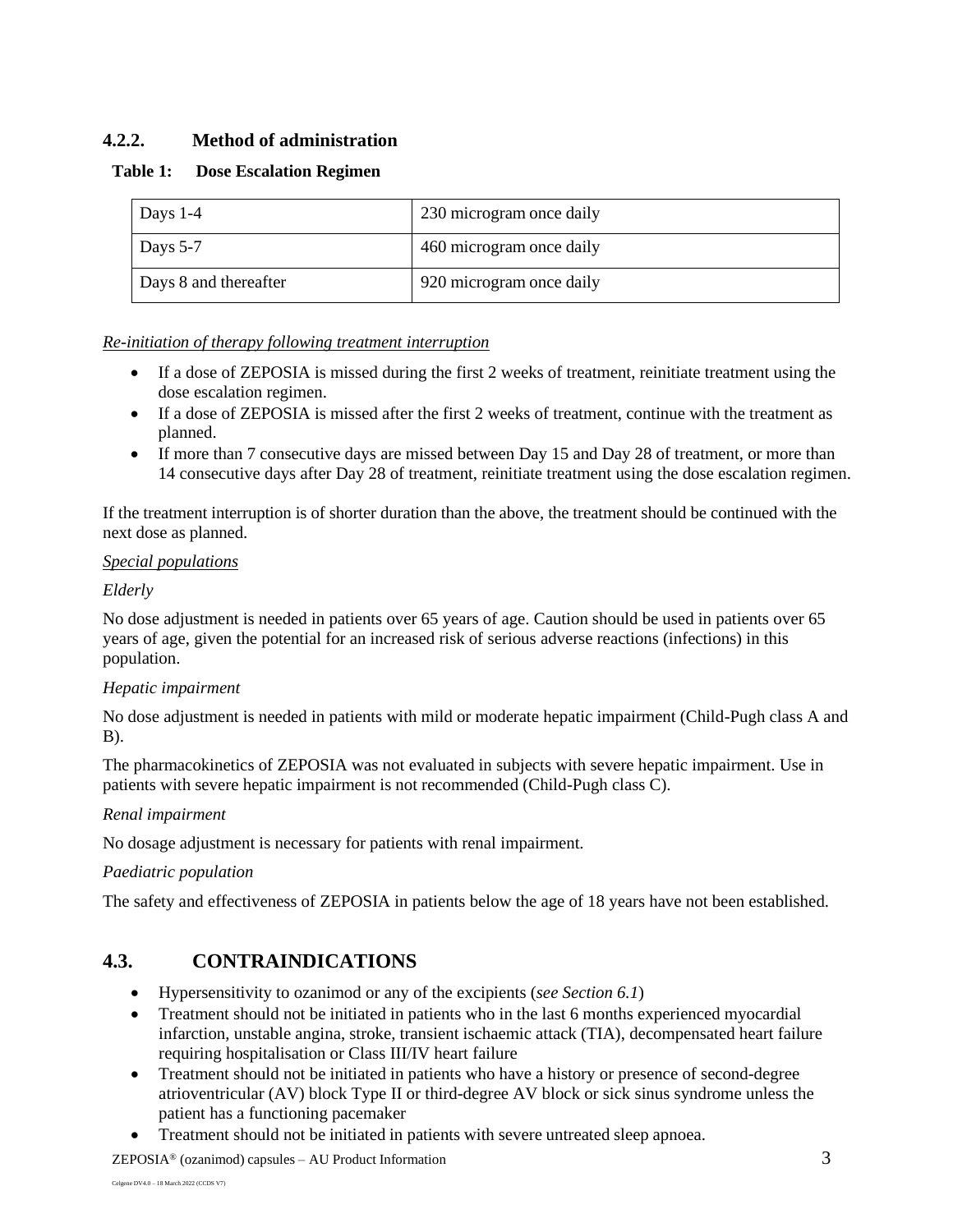# **4.4. SPECIAL WARNINGS AND PRECAUTIONS FOR USE**

## **4.4.1. Bradycardia - Reduction in heart rate**

Initiation of ZEPOSIA may result in transient reductions in heart rate (HR) (*see Section 4.8*). After the initial dose of ZEPOSIA 230 microgram, the greatest mean reduction from baseline in HR was 1.2 beats per minute (bpm) in active-controlled MS clinical trials and 0.7 bpm in controlled UC clinical trials at Hour 5 on Day 1, returning to near baseline at Hour 6. HR below 40 bpm were not observed. Initiation of ZEPOSIA without dose escalation may result in greater reductions in HR (*see Section 4.2*)*.*

If treatment with ZEPOSIA is considered, advice from a cardiologist should be sought for those individuals:

- With significant QT prolongation ( $QTcF > 450$  msec in males,  $> 470$  msec in females)
- With arrhythmias requiring treatment with Class 1a or Class III antiarrhythmic drugs

## **4.4.2. Elevated Hepatic Enzymes**

Elevations of aminotransferases may occur in patients receiving ZEPOSIA (*see Section 4.8*).

Obtain liver function tests if not recently available (i.e., within 6 months), before initiation of ZEPOSIA (*see Section 4.2.1*).

Patients who develop symptoms suggestive of hepatic dysfunction, such as unexplained nausea, vomiting, abdominal pain, fatigue, anorexia, or jaundice and/or dark urine, should have liver function tests checked and ZEPOSIA should be discontinued if significant liver injury is confirmed.

Resumption of therapy will be dependent on whether another cause of liver enzyme elevation is determined and on the benefits to patient of resuming therapy versus the risks of recurrence of liver dysfunction.

Patients with pre-existing liver disease may be at increased risk of developing elevated hepatic enzymes when taking ZEPOSIA.

## **4.4.3. Return of MS disease activity (rebound) after ZEPOSIA discontinuation**

In MS, severe exacerbation of disease, including disease rebound, has been rarely reported after discontinuation of another sphingosine 1-phosphate (S1P) receptor modulator. The possibility of severe exacerbation of disease after stopping ZEPOSIA treatment should be considered. Patients should be observed for relevant signs of possible severe exacerbation or return of high disease activity upon ZEPOSIA discontinuation and appropriate treatment should be instituted as required.

### **4.4.4. Infections**

### *Risk of Infections*

ZEPOSIA causes a mean reduction in peripheral blood lymphocyte count to approximately 45% of baseline values because of reversible retention of lymphocytes in lymphoid tissues. ZEPOSIA may therefore increase the susceptibility to infections.

Obtain a recent (i.e., within 6 months or after discontinuation of prior MS or UC therapy) complete blood count (CBC) including lymphocyte count before initiation of ZEPOSIA *(see Section 4.2.1)*.

Delay initiation of ZEPOSIA in patients with an active infection until the infection is resolved. After discontinuing ZEPOSIA 920 microgram, the median time to recovery of peripheral blood lymphocytes to the normal range was 30 days, with approximately 90% of patients recovering within 3 months.

Consider interruption of treatment with ZEPOSIA if a patient develops a serious infection.

Because the elimination of ZEPOSIA after discontinuation may take up to 3 months, continue monitoring for infections throughout this period.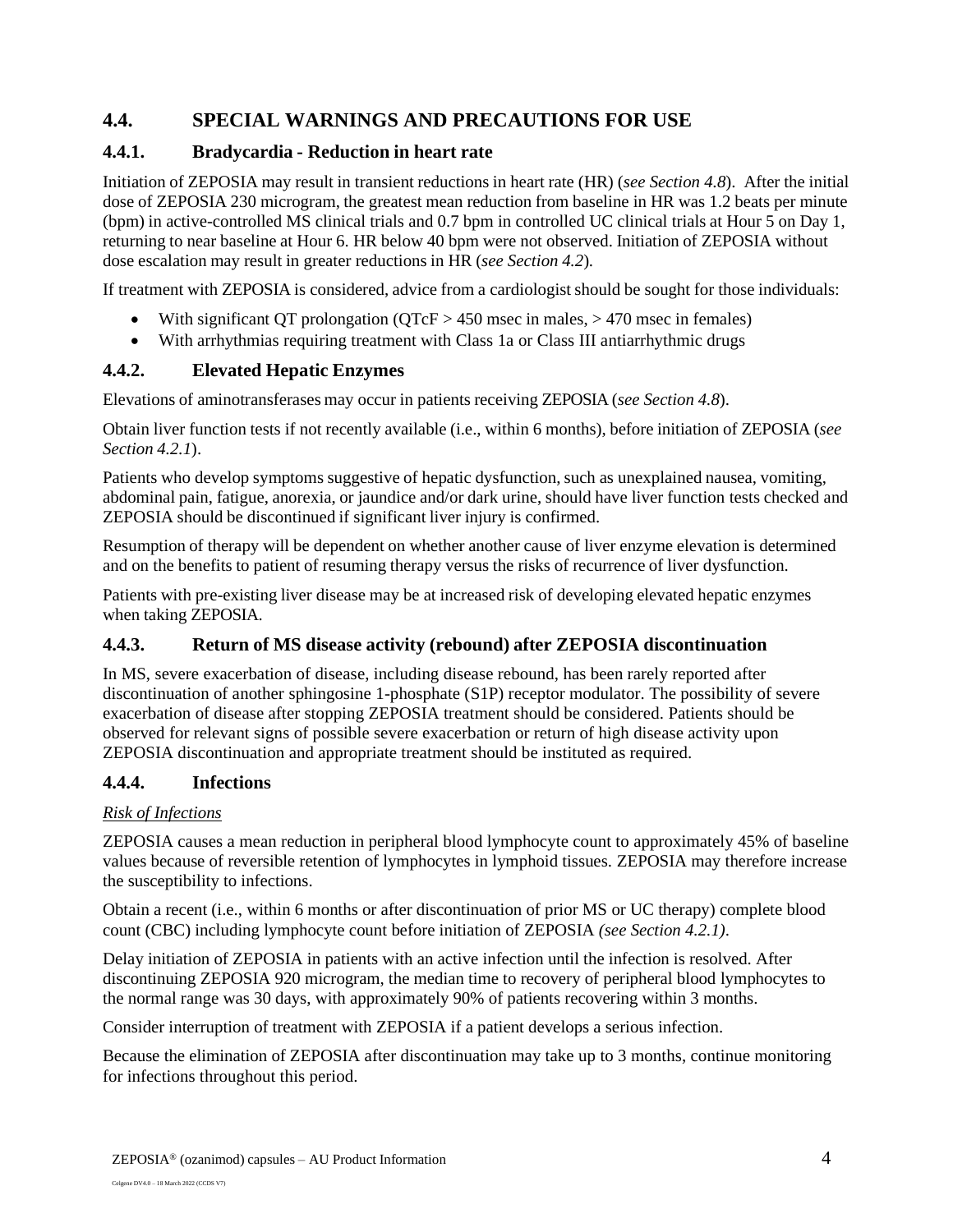#### *Prior and Concomitant Treatment with Antineoplastic, Non-corticosteroid Immunosuppressive, or Immunemodulating Therapies*

In the MS and UC clinical trials, patients who received ZEPOSIA were not to receive concomitant treatment with antineoplastic, non-corticosteroid immunosuppressive, or immune-modulating therapies used for treatment of MS and UC. Concomitant use of ZEPOSIA with any of these therapies would be expected to increase the risk of immunosuppression.

In UC clinical trials, concomitant use of corticosteroids was allowed and did not appear to influence the safety or efficacy of ZEPOSIA.

When switching to ZEPOSIA from immunosuppressive medications, consider the duration of their effects and their mode of action to avoid unintended additive immunosuppressive effects (*see Section 4.5.1*).

ZEPOSIA can generally be started immediately after discontinuation of beta interferon or glatiramer acetate.

#### *Progressive multifocal leukoencephalopathy (PML)*

PML is an opportunistic viral infection of the brain caused by the John Cunningham Virus (JCV) that typically occurs in patients who are immunocompromised and may lead to death or severe disability.

PML has been reported in patients treated with S1P receptor modulators, including ZEPOSIA, and other MS and UC therapies.

Typical symptoms associated with PML are diverse, progress over days to weeks, and include progressive weakness on one side of the body or clumsiness of limbs, disturbance of vision, and changes in thinking, memory, and orientation leading to confusion and personality changes.

Physicians should be vigilant for clinical symptoms or MRI findings that may be suggestive of PML. MRI findings may be apparent before clinical signs or symptoms. If PML is suspected, treatment with ZEPOSIA should be suspended until PML has been excluded. If confirmed, treatment with ZEPOSIA should be discontinued.

### *Herpes Viral Infection*

Cases of localised herpes virus infection (e.g., herpes zoster and herpes simplex) were seen in clinical trials of ZEPOSIA (*see Section 4.8*).

Herpes simplex encephalitis and varicella zoster meningitis have been reported with sphingosine 1 phosphate (S1P) receptor modulators. Patients without a healthcare professional-confirmed history of varicella (chickenpox), or without documentation of a full course of vaccination against VZV, should be tested for antibodies to VZV before initiating ZEPOSIA (see Vaccinations below).

#### *Cryptococcal Infection*

Cases of fatal cryptococcal meningitis (CM) and disseminated cryptococcal infections have been reported with S1P receptor modulators. Physicians should be vigilant for clinical symptoms or signs of CM. Patients with symptoms or signs consistent with a cryptococcal infection should undergo prompt diagnostic evaluation and treatment. ZEPOSIA treatment should be suspended until a cryptococcal infection has been excluded. If CM is diagnosed, appropriate treatment should be initiated.

#### *Vaccinations*

Patients without a healthcare professional-confirmed history of chickenpox or without documentation of a full course of vaccination against VZV should be tested for antibodies to VZV before initiating ZEPOSIA. A full course of vaccination for antibody-negative patients with varicella vaccine is recommended prior to commencing treatment with ZEPOSIA.

No clinical data are available on the efficacy and safety of vaccinations in patients taking ZEPOSIA. Avoid the use of live attenuated vaccines during and for 3 months after treatment with ZEPOSIA.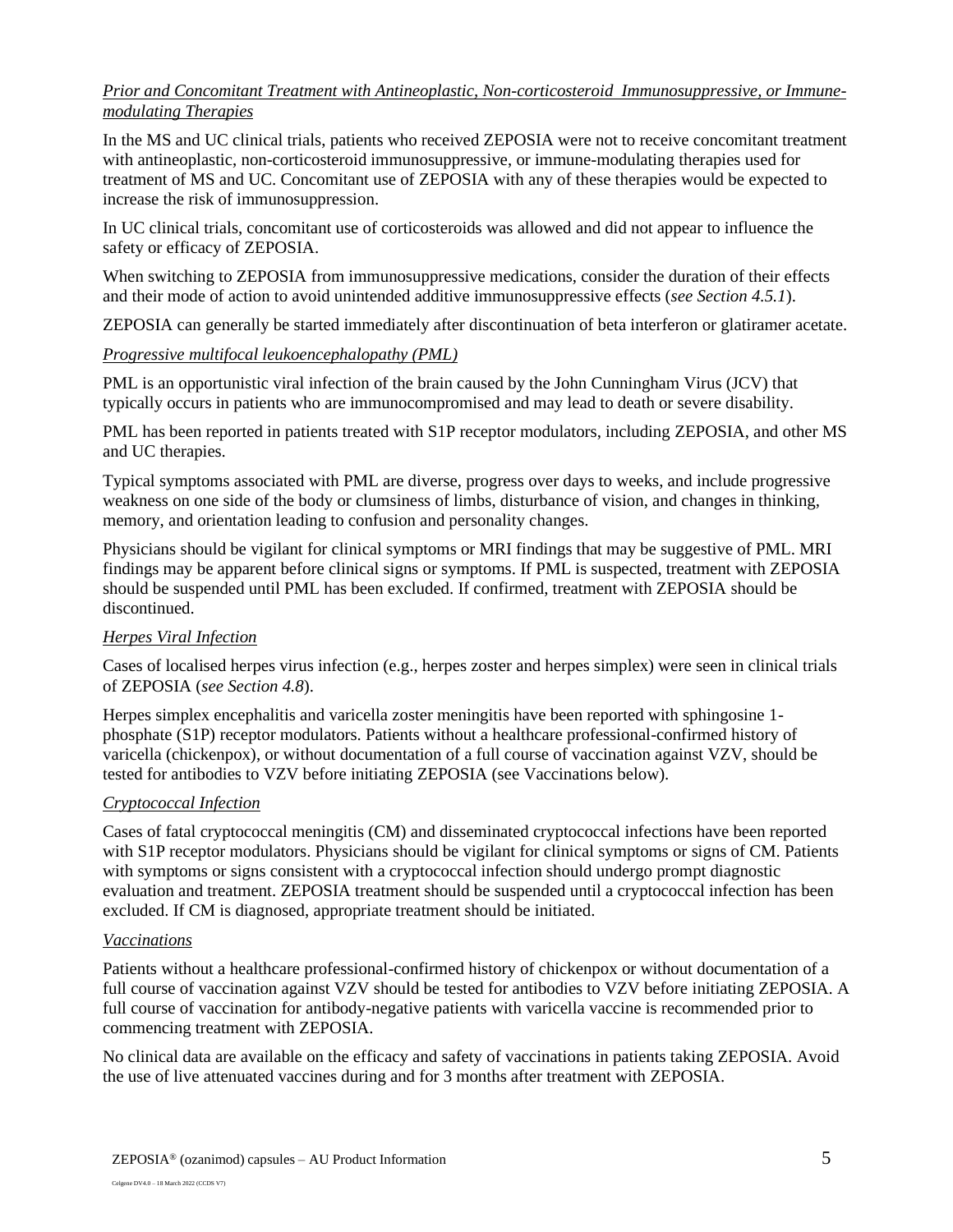If live *attenuated* vaccine immunisations are required, administer at least 1 month prior to initiation of ZEPOSIA. VZV vaccination of patients without documented immunity to VZV is recommended at least 1 month prior to initiating treatment with ZEPOSIA.

## **4.4.5. Macular Oedema**

Patients observed to have macular oedema with ZEPOSIA had pre-existing risk factors (*see Section 4.8*). Patients with risk factors for macular oedema, such as a history of uveitis, diabetes mellitus or history of retinal disease, should have an ophthalmologic evaluation prior to treatment with ZEPOSIA and have follow up evaluations while receiving therapy.

Patients who present with visual symptoms of macular oedema should be evaluated and, if confirmed, treatment with ZEPOSIA should be discontinued.

## **4.4.6. Posterior Reversible Encephalopathy Syndrome (PRES)**

PRES is a syndrome characterised by sudden onset of severe headache, confusion, seizures and visual loss. Symptoms of PRES are usually reversible but may evolve into ischaemic stroke or cerebral haemorrhage.

In MS controlled clinical trials with ZEPOSIA, one case of PRES was reported in a patient with Guillain-Barré syndrome.

If PRES is suspected, treatment with ZEPOSIA should be discontinued.

### **4.4.7. Increased Blood Pressure**

Hypertension was more frequently reported in patients treated with ZEPOSIA than in patients treated with IFN beta-1a IM (*see Section 4.8*) and in patients receiving concomitant ZEPOSIA and SSRIs or SNRIs.

Blood pressure should be regularly monitored during treatment with ZEPOSIA.

## **4.4.8. Fetal Risk**

There are no adequate and well-controlled studies in pregnant women. In animals, findings at similar exposure levels included embryo-fetal death, abnormal/delayed ossification, and abnormalities of the viscera and large blood vessels.

Before initiation of treatment, women of childbearing potential must be informed of this risk to the fetus, should have a negative pregnancy test and should use effective contraception during treatment and for 3 months after stopping ZEPOSIA (*see Section 4.6.2*).

### **4.4.9. Malignancies**

Given the immunomodulatory/immunosuppressive properties of ozanimod a potential risk for increased malignancy cannot be ruled out.

#### *Cutaneous neoplasms*

An increased risk of cutaneous malignancies has been reported with S1P receptor modulators.

Half of the neoplasms reported with ozanimod in active controlled MS clinical trials consisted of skin malignancies, with basal cell carcinoma presenting as the most common skin neoplasm and reported with a similar incidence in the combined ozanimod (0.2%, 3 patients) and IFN beta-1a (0.1 %, 1 patient) group.

In patients treated with ozanimod in controlled UC clinical trials, one patient (0.2%) had squamous cell carcinoma of the skin in the induction period, and one patient (0.4%) had basal cell carcinoma in the maintenance period. There were no cases in patients who received placebo.

Since there is a potential risk of malignant skin growths, patients treated with ZEPOSIA should be cautioned against exposure to sunlight without protection. These patients should not receive concomitant phototherapy with UV-B-radiation or PUVA-photochemotherapy.

# **4.4.10. Effects on Laboratory Tests**

No data available.

ZEPOSIA® (ozanimod) capsules – AU Product Information 6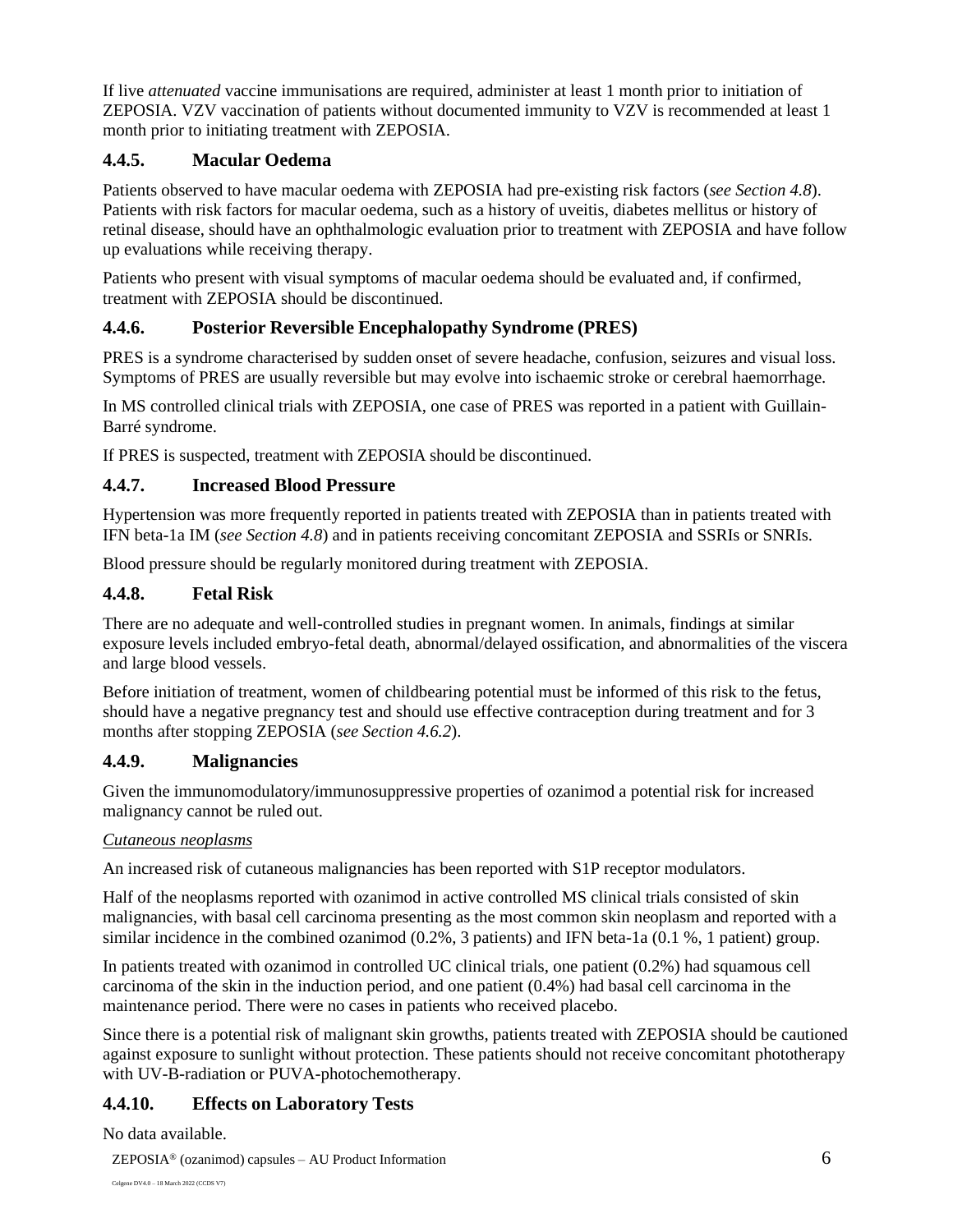# **4.5. INTERACTIONS WITH OTHER MEDICINES AND OTHER FORMS OF INTERACTIONS**

Ozanimod is extensively metabolised in humans to form a number of circulating active metabolites, including two major active metabolites, CC112273 and CC1084037 and several minor active metabolites including RP101988 and RP101075.

## **4.5.1. Effects of other drugs on ozanimod**

Caution should be applied when switching patients from long-acting therapies with immune effects (*see Section 4.4.3*)

### *Inhibitors of Breast Cancer Resistance Protein (BCRP)*

Co-administration of ozanimod with ciclosporin (BCRP inhibitor) had no effect on the exposure of ozanimod or the major active metabolites CC112273 and CC1084037.

### *Strong Inhibitors of CYP2C8*

The co-administration of gemfibrozil (a strong inhibitor of CYP2C8) 600 mg twice daily at steady state and a single dose of ozanimod 460 microgram increased exposure (AUC) of the major active metabolites CC112273 and CC1084037 by approximately 47% and 69%, respectively. Caution should be exercised for concomitant use of ozanimod with strong CYP2C8 inhibitors (e.g. gemfibrozil, clopidogrel).

#### *Strong CYP3A and P-gp Inhibitors*

Co-administration of itraconazole (a strong inhibitor of CYP3A and P-gp) 200 mg once daily at steady state and a single dose of ZEPOSIA 920 microgram resulted in no clinically meaningful changes in exposure of ozanimod, CC112273 and CC1084037.

#### *Strong CYP3A/P-gp and Moderate CYP2C8 Inducers*

Co-administration of rifampicin (a strong inducer of CYP3A and P-gp, and a moderate inducer of CYP2C8) 600 mg once daily at steady state and a single dose of ZEPOSIA 920 microgram resulted in no clinically meaningful changes in exposure (AUC) of ozanimod and reduced exposure (AUC) for CC112273 and CC1084037 by approximately 60% and 55%, respectively. The effect of rifampicin on CC112273 and CC1084037 was due to CYP2C8 induction. The co-administration of CYP2C8 inducers (i.e., rifampicin) with ZEPOSIA is not recommended.

#### *Monoamine Oxidase (MAO) Inhibitors*

Co-administration with MAO-B inhibitors may decrease exposure of CC112273 and consequently CC1084037. The potential for clinical interaction with MAO inhibitors has not been studied. Coadministration of MAO inhibitors (e.g., selegiline, phenelzine) with ZEPOSIA is not recommended.

### *Prednisone and Prednisolone*

Population pharmacokinetic analyses showed that concomitant administration of prednisone or prednisolone in patients with UC did not alter the steady state exposure (AUC) of CC112273.

### **4.5.2. Effect of ozanimod on other drugs**

## *Drugs That Slow Heart Rate or Atrioventricular Conduction (e.g., beta-blockers or calcium channel blockers)*

In healthy subjects, initiating ozanimod 230 microgram with steady-state propranolol long acting 80 mg once daily or diltiazem extended release 240 mg once daily did not result in any additional clinically meaningful changes in HR and PR interval compared to either propranolol or diltiazem alone.

The effect of co-administration of the maintenance dosage of ZEPOSIA, propranolol, or diltiazem, or administration with both a beta-blocker and a calcium channel blocker taken together has not been studied.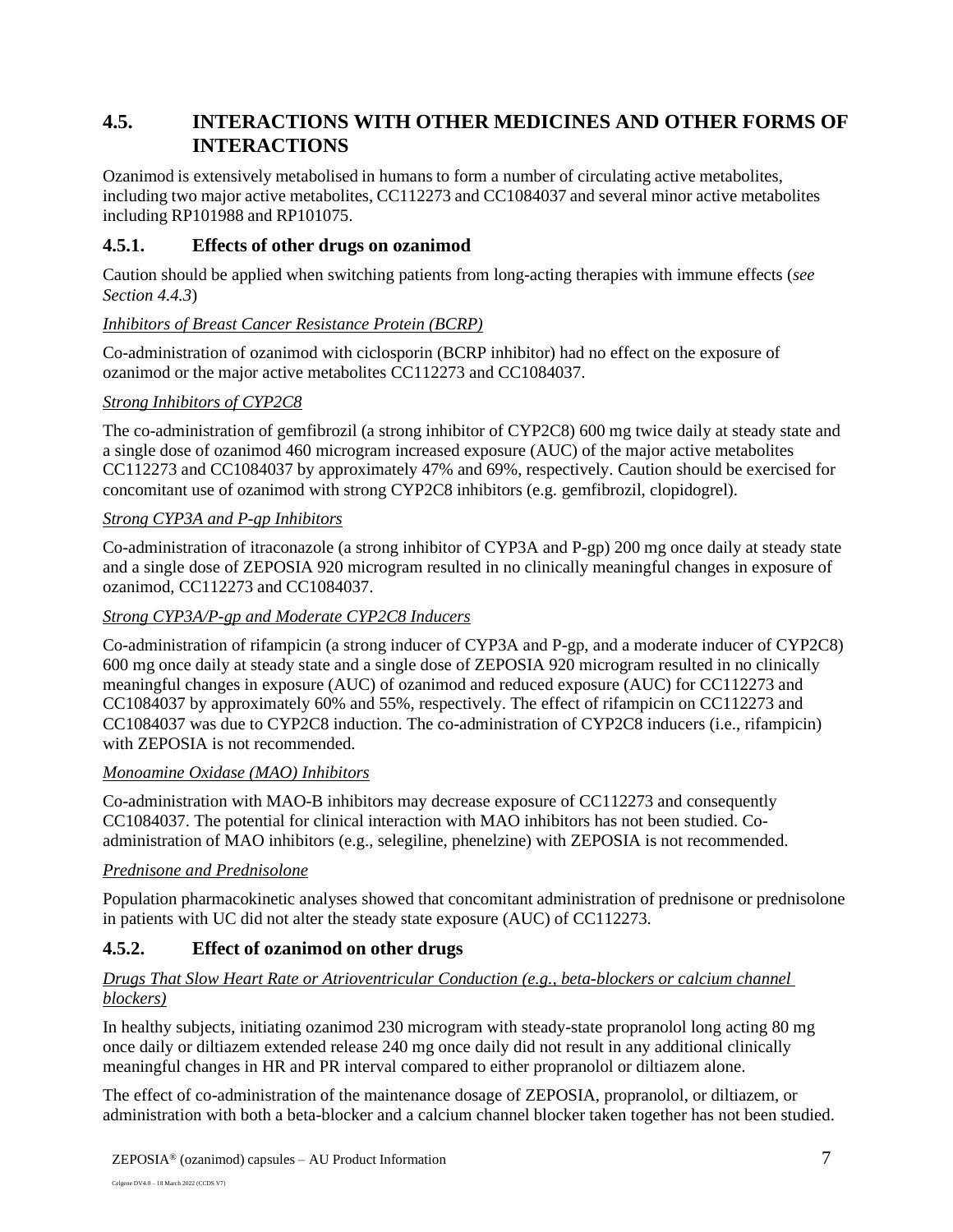### *Adrenergic Agents*

A placebo-controlled crossover study was conducted to assess the potential of ZEPOSIA to enhance pressor responses to pseudoephedrine in healthy subjects. Co-administration of ZEPOSIA with pseudoephedrine did not potentiate the pseudoephedrine-induced blood pressure response. ZEPOSIA increased the pseudoephedrine-induced heart rate response by approximately 3 bpm.

### *Oral contraceptives*

Co-administration of ozanimod 920 microgram once daily and a single dose of oral contraceptive containing ethinyl estradiol (EE) 35 microgram and norethindrone (NE) 1 mg resulted in no change in EE or NE exposure. Dosing duration of ozanimod was not long enough to attain steady state for the major active metabolites; however, CC112273 and CC1084037 have no in vitro effect on CYP enzymes and therefore are not expected to have any effect on EE and NE exposure.

## *MAO Activity*

CC112273 and CC1084037 inhibited MAO-B with more than 1000-fold selectivity over monoamine oxidase A (MAO-A) (IC<sub>50</sub> > 10000 nM) with IC<sub>50</sub> values of 5.72 nM and 58 nM, respectively. In a serotonergic mouse model study, CC112273 concentrations up to 84 nM (approximately 4-fold higher than the mean steady-state C<sub>max</sub> of CC112273 [19.4 nM] in RMS patients receiving ozanimod 920 microgram QD for 12 weeks) did not induce signs of serotonin syndrome in normal mice or exacerbate mild serotonin syndrome in mice induced by 5-hydroxytryptophan. In a clinical study with ZEPOSIA, CC112273 and CC1084037 had no inhibition effect on human platelet MAO-B activity. In active-controlled MS clinical trials, the use of serotonergic agents including antidepressants such as selective serotonin reuptake inhibitors (SSRIs) was not excluded and no patients with serotonin syndrome were identified.

## *CYP Enzymes*

Ozanimod, CC112273, CC1084037 and other metabolites have no inhibitory effect on CYPs 1A2, 2B6, 2C19, 2C8, 2C9, 2D6, and 3A and no induction effect on CYPs 1A2, 2B6, and 3A.

## *Drug Transporters*

Ozanimod, CC112273, CC1084037 and other metabolites have no inhibitory effect on P-glycoprotein, OATP1B1, OATP1B3, OAT1, OAT3, MATE1, and MATE2-K. CC112273 and CC1084037 inhibit BCRP with IC<sub>50</sub> values of 25.2 nM and 22.8 nM, respectively. At clinically relevant concentrations of CC112273 and CC1084037, inhibition of BCRP is not expected.

# **4.6. FERTILITY, PREGNANCY AND LACTATION**

## **4.6.1. Effects on fertility**

No fertility data are available in humans. No effects on fertility were observed in animal studies. Ozanimod had no effect on fertility in rats up to 30 mg/kg/day (estimated systemic exposure more than 2000 times the anticipated clinical exposure) in a study in which both male and female animals were treated orally and mated. There was no apparent effect on sperm count/motility. Data from animals does not suggest that ozanimod would be associated with an increased risk of reduced fertility.

# **4.6.2. Use in pregnancy (Category D)**

There are no adequate data on the developmental risk associated with the use of ZEPOSIA in pregnant women. If the patient becomes pregnant or plans to become pregnant while taking ZEPOSIA, she should be informed of the potential hazards and discontinuation of therapy should be considered.

Ozanimod and/or its metabolites crossed the placental barrier in pregnant rats and rabbits. When administered during organogenesis, ozanimod was teratogenic in the rat at oral doses of 5 mg/kg/day or higher (426 times the clinical exposure on an AUC basis) with a no effect dose of 1 mg/kg/day (63.7 times the clinical exposure). The most common findings were anasarca, malpositioned testes and delayed/incomplete ossification. Rabbits showed an increase in malformation of great blood vessels,

ZEPOSIA® (ozanimod) capsules – AU Product Information 8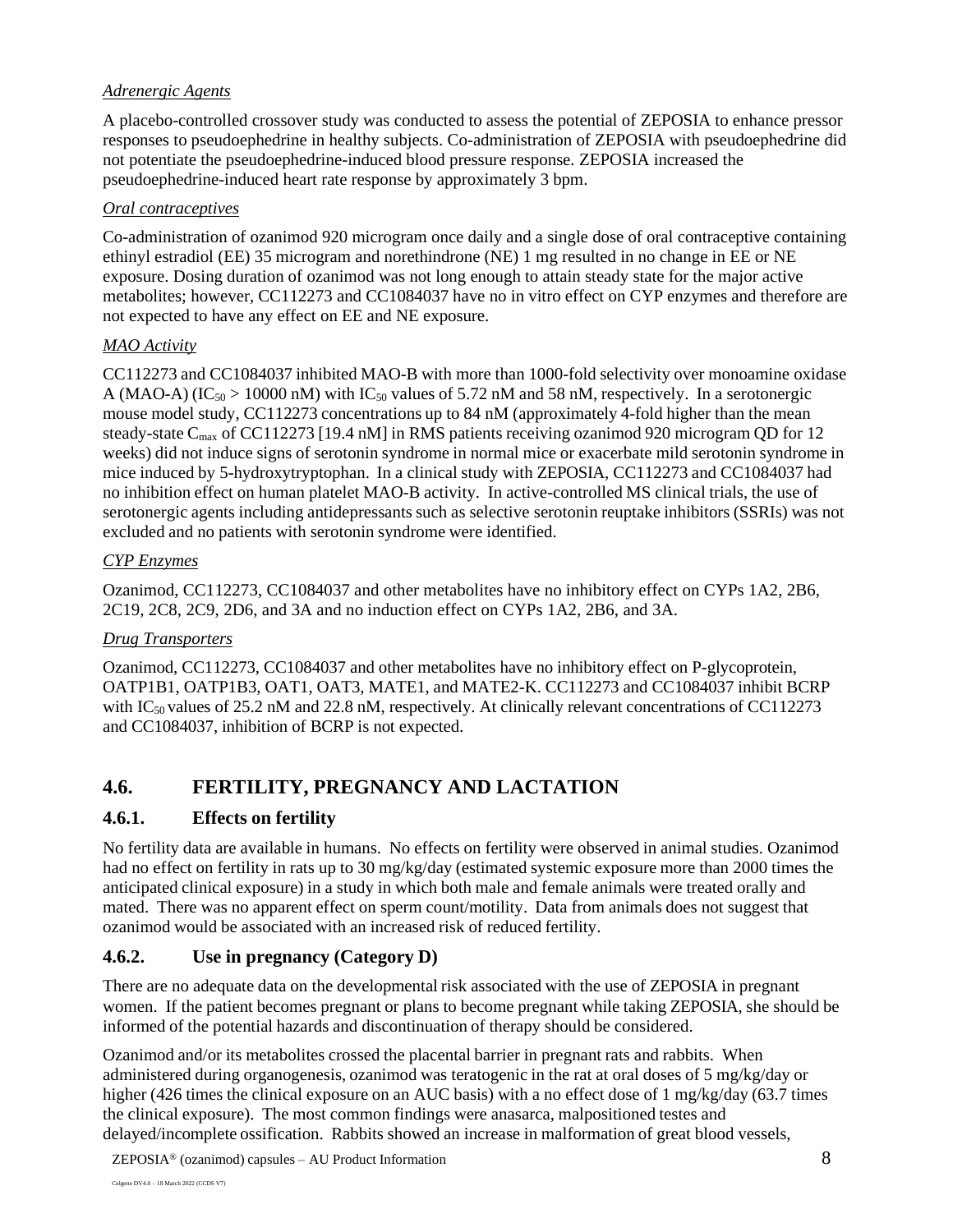incomplete ossification and malpositioned vertebrae at oral doses of 0.6 mg/kg/day or higher (8 times the clinical exposure on an AUC basis) with a no effect dose of 0.2 mg/kg/day (2.4 times the clinical exposure).

The vascular effects, as well as an increased incidence of post-implantation loss and resorptions seen in rats (5 mg/kg/day, 426 times the clinical exposure) and rabbits (2 mg/kg/day; 27.6 times the clinical exposure) are consistent with the pharmacological mechanism of ozanimod, since the sphingosine-1-phosphate receptor is involved in vascular formation during embryogenesis.

Women of childbearing potential should use effective contraception during ZEPOSIA treatment and for 3 months after stopping ZEPOSIA.

### **4.6.3. Use in lactation**

There are no data on the presence of ozanimod in human milk, the effects on the breastfed infant, or the effects of the drug on milk production. Ozanimod and its metabolites are present in rat milk. Reduced immunocompetence was evident in juvenile rats following oral administration.

Due to the potential for serious adverse reactions to ozanimod/metabolites in nursing infants, women receiving ozanimod should not breastfeed.

# **4.7. EFFECTS ON ABILITY TO DRIVE AND USE MACHINES**

No studies on the effects on the ability to drive and the use of machines have been performed.

# **4.8. ADVERSE EFFECTS (UNDESIRABLE EFFECTS)**

## **4.8.1. Tabulated Summary of Adverse Events**

#### **Multiple Sclerosis**

The Safety Population for the two active-controlled Phase 3 MS clinical trials included 2659 subjects, of whom 882 subjects received at least 1 dose of ozanimod 920 microgram, 892 subjects received at least 1 dose of ozanimod 460 microgram, and 885 subjects received at least 1 dose of IFN beta-1a.

The system organ classes with the highest proportions of subjects reporting AEs were Infections and Infestations, Nervous System Disorders, and Investigations. Adverse events reported by  $\geq 2\%$  of subjects in any treatment group are provided in Table 2.

| <b>Preferred Term</b>              | <b>IFN</b> beta-1a<br>30 microgram<br>$N = 885$<br>$\mathbf{n}(\%)$ | <b>ZEPOSIA</b><br>460 microgram<br>$N = 892$<br>$\mathbf{n}(\%)$ | <b>ZEPOSIA</b><br>920 microgram<br>$N = 882$<br>$\mathbf{n}(\%)$ |
|------------------------------------|---------------------------------------------------------------------|------------------------------------------------------------------|------------------------------------------------------------------|
| Nasopharyngitis                    | 84 (9.5)                                                            | 103(11.5)                                                        | 98(11.1)                                                         |
| Headache                           | 78 (8.8)                                                            | 82(9.2)                                                          | 78 (8.8)                                                         |
| Upper respiratory tract infection  | 61(6.9)                                                             | 67(7.5)                                                          | 52(5.9)                                                          |
| Alanine aminotransferase increased | 28(3.2)                                                             | 41 $(4.6)$                                                       | 47(5.3)                                                          |
| Influenza like illness             | 442 (49.9)                                                          | 44 (4.9)                                                         | 44(5.0)                                                          |
| Orthostatic hypotension            | 28(3.2)                                                             | 32(3.6)                                                          | 38(4.3)                                                          |
| Back pain                          | 23(2.6)                                                             | 31(3.5)                                                          | 35(4.0)                                                          |

#### **Table 2: Treatment-emergent Adverse Events Reported in ≥ 2% of Subjects in Any Treatment Group — MS (Safety Population)**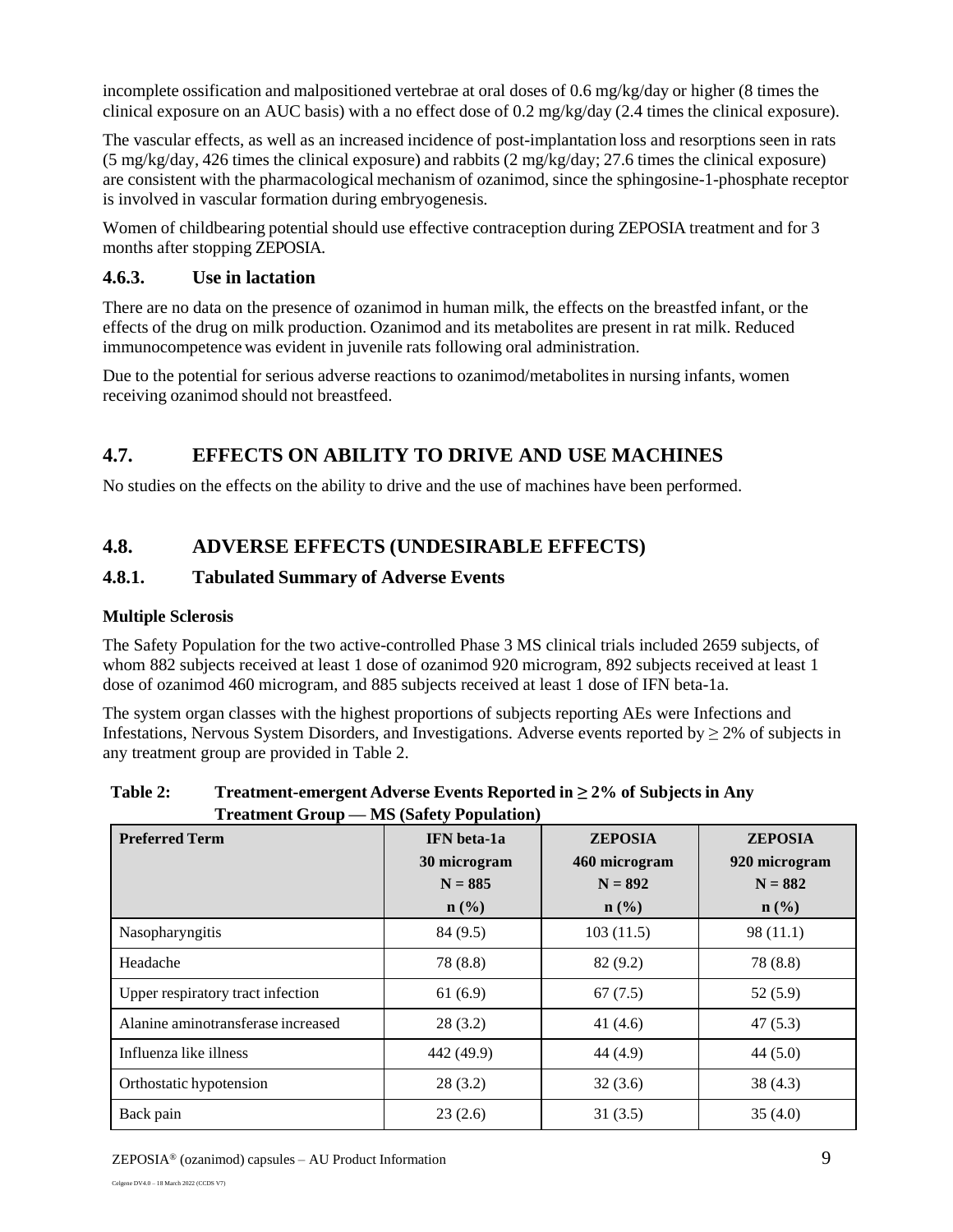| <b>Preferred Term</b>             | IFN beta-1a<br>30 microgram<br>$N = 885$ | <b>ZEPOSIA</b><br>460 microgram<br>$N = 892$ | <b>ZEPOSIA</b><br>920 microgram<br>$N = 882$ |
|-----------------------------------|------------------------------------------|----------------------------------------------|----------------------------------------------|
|                                   | $n$ (%)                                  | $n\left(\frac{0}{0}\right)$                  | $n\left(\frac{0}{0}\right)$                  |
| Hypertension                      | 18(2.0)                                  | 31(3.5)                                      | 30(3.4)                                      |
| Urinary tract infection           | 27(3.1)                                  | 30(3.4)                                      | 36(4.1)                                      |
| Pharyngitis                       | 20(2.3)                                  | 30(3.4)                                      | 28(3.2)                                      |
| Gamma-glutamyltransferase         | 11(1.2)                                  | 26(2.9)                                      | 40 (4.5)                                     |
| Arthralgia                        | 14(1.6)                                  | 23(2.6)                                      | 20(2.3)                                      |
| Depression                        | 25(2.8)                                  | 22(2.5)                                      | 23(2.6)                                      |
| Insomnia                          | 20(2.3)                                  | 22(2.5)                                      | 21(2.4)                                      |
| Fatigue                           | 16(1.8)                                  | 21(2.4)                                      | 20(2.3)                                      |
| Rhinitis                          | 13(1.5)                                  | 20(2.2)                                      | 19(2.2)                                      |
| <b>Bronchitis</b>                 | 17(1.9)                                  | 18(2.0)                                      | 23(2.6)                                      |
| Pain in extremity                 | 18(2.0)                                  | 18(2.0)                                      | 15(1.7)                                      |
| Diarrhoea                         | 12(1.4)                                  | 18(2.0)                                      | 12(1.4)                                      |
| Abdominal pain upper              | 9(1.0)                                   | 17(1.9)                                      | 20(2.3)                                      |
| Pyrexia                           | 56(6.3)                                  | 17(1.9)                                      | 16(1.8)                                      |
| Respiratory tract infection viral | 11(1.2)                                  | 15(1.7)                                      | 21(2.4)                                      |
| <b>Sinusitis</b>                  | 19(2.1)                                  | 15(1.7)                                      | 13(1.5)                                      |
| Respiratory tract infection       | 21(2.4)                                  | 13(1.5)                                      | 18(2.0)                                      |
| Anaemia                           | 19(2.1)                                  | 13(1.5)                                      | 9(1.0)                                       |

 $IFN =$  interferon.

Note: Preferred terms are listed in order of decreasing frequency in the ozanimod 920 microgramtreatment group.

#### **Ulcerative Colitis**

The safety of ZEPOSIA was evaluated in two randomised, double-blind, placebo-controlled clinical trials, UC Study 1 (TRUENORTH-I, n=429) and in UC Study 2 (TRUENORTH-M, n = 230), in adult subjects with moderately to severely active ulcerative colitis (*see Section 5.1 - Clinical Trials*). Additional data from the induction period of a Phase 2, UC Study 3 (TOUCHSTONE) randomised, double-blind, placebocontrolled trial included 67 patients who received ZEPOSIA 920 microgram.The system organ classes with the highest proportions of subjects reporting AEs were Infections and Infestations and Gastrointestinal Disorders. Adverse events reported by  $\geq 2\%$  of subjects in any treatment group during the induction (UC Study 1 and 3) and maintenance period (UC Study 2) are provided in Table 3 and Table 4, respectively.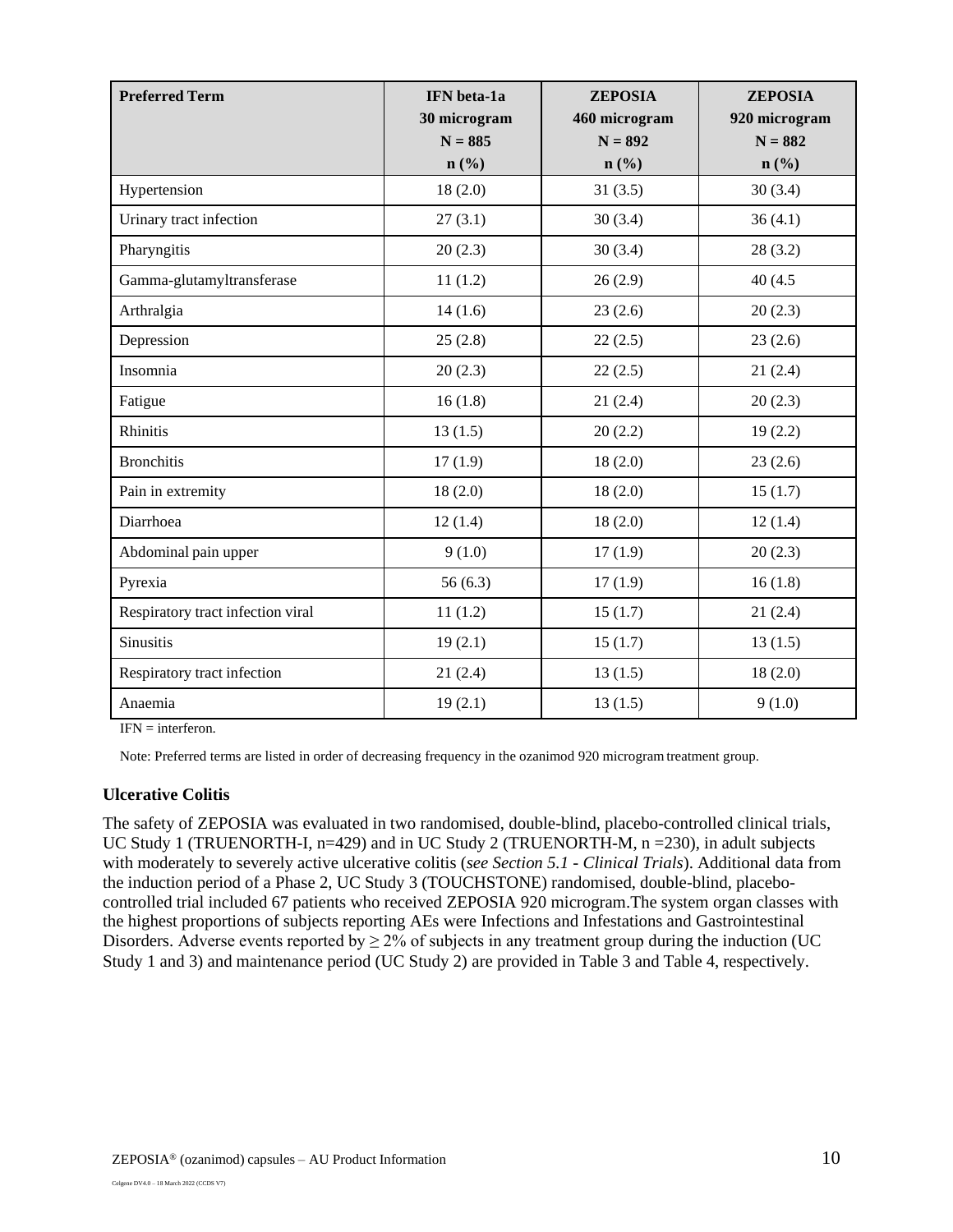| <b>Preferred Term</b>              | <b>Placebo</b>                | <b>ZEPOSIA</b><br>920 microgram |
|------------------------------------|-------------------------------|---------------------------------|
|                                    | $N = 281$<br>$\mathbf{n}(\%)$ | $N = 496$<br>$\mathbf{n}(\%)$   |
| Anaemia                            | 16(5.7)                       | 18(3.6)                         |
| Headache                           | 7(2.5)                        | 15(3.0)                         |
| Nasopharyngitis                    | 3(1.1)                        | 15(3.0)                         |
| Nausea                             | 5(1.8)                        | 14(2.8)                         |
| Pyrexia                            | 3(1.1)                        | 14(2.8)                         |
| Arthralgia                         | 3(1.1)                        | 12(2.4)                         |
| Alanine aminotransferase increased | 0(0)                          | 12(2.4)                         |
| Ulcerative colitis                 | 8(2.8)                        | 8(1.6)                          |

**Table 3: Treatment-emergent Adverse Events Reported in ≥ 2% of Subjects in Any Treatment Group — Induction Period (UC Study 1 and 3 Safety Population)**

#### **Table 4: Treatment-emergent Adverse Events Reported in ≥ 2% of Subjects in Any Treatment Group — Maintenance Period (UC Study 2 Safety Population)**

|                                     | <b>Placebo</b> | <b>ZEPOSIA</b><br>920 microgram |
|-------------------------------------|----------------|---------------------------------|
|                                     | $N = 227$      | $N = 230$                       |
| <b>Preferred Term</b>               | $n$ (%)        | $\mathbf{n}(\%)$                |
| Alanine aminotransferase increased  | 1(0.4)         | 11(4.8)                         |
| Headache                            | 1(0.4)         | 8(3.5)                          |
| Arthralgia                          | 6(2.6)         | 7(3.0)                          |
| Nasopharyngitis                     | 4(1.8)         | 7(3.0)                          |
| Gamma-glutamyltransferase increased | 1(0.4)         | 7(3.0)                          |
| Oedema peripheral                   | 0(0)           | 6(2.6)                          |
| Herpes zoster                       | 1(0.4)         | 5(2.2)                          |
| Ulcerative colitis                  | 10(4.4)        | 1(0.4)                          |

## **4.8.2. Tabulated summary of adverse drug reactions**

The adverse drug reactions were determined based on data from the ozanimod clinical development programme. The frequencies of adverse drug reactions are those reported in the ozanimod arms of the two active-controlled MS clinical trials and three placebo-controlled UC clinical trials. In MS trials, 1774 patients received ZEPOSIA with an overall exposure of 2641 person-years. In UC Study 1 and 3, 496 patients had 97.5 person-years of exposure to ZEPOSIA during the induction period. In UC Study 2, 230 patients had 165.5 person-years of exposure to ZEPOSIA during the maintenance period.

The most commonly reported adverse reaction in these MS and UC clinical trials were nasopharyngitis, alanine aminotransferase increased, and gamma-glutamyl transferase increased. The most common adverse reactions leading to discontinuation were related to liver enzyme elevations in the MS clinical trials. The overall safety profile was similar with MS and UC.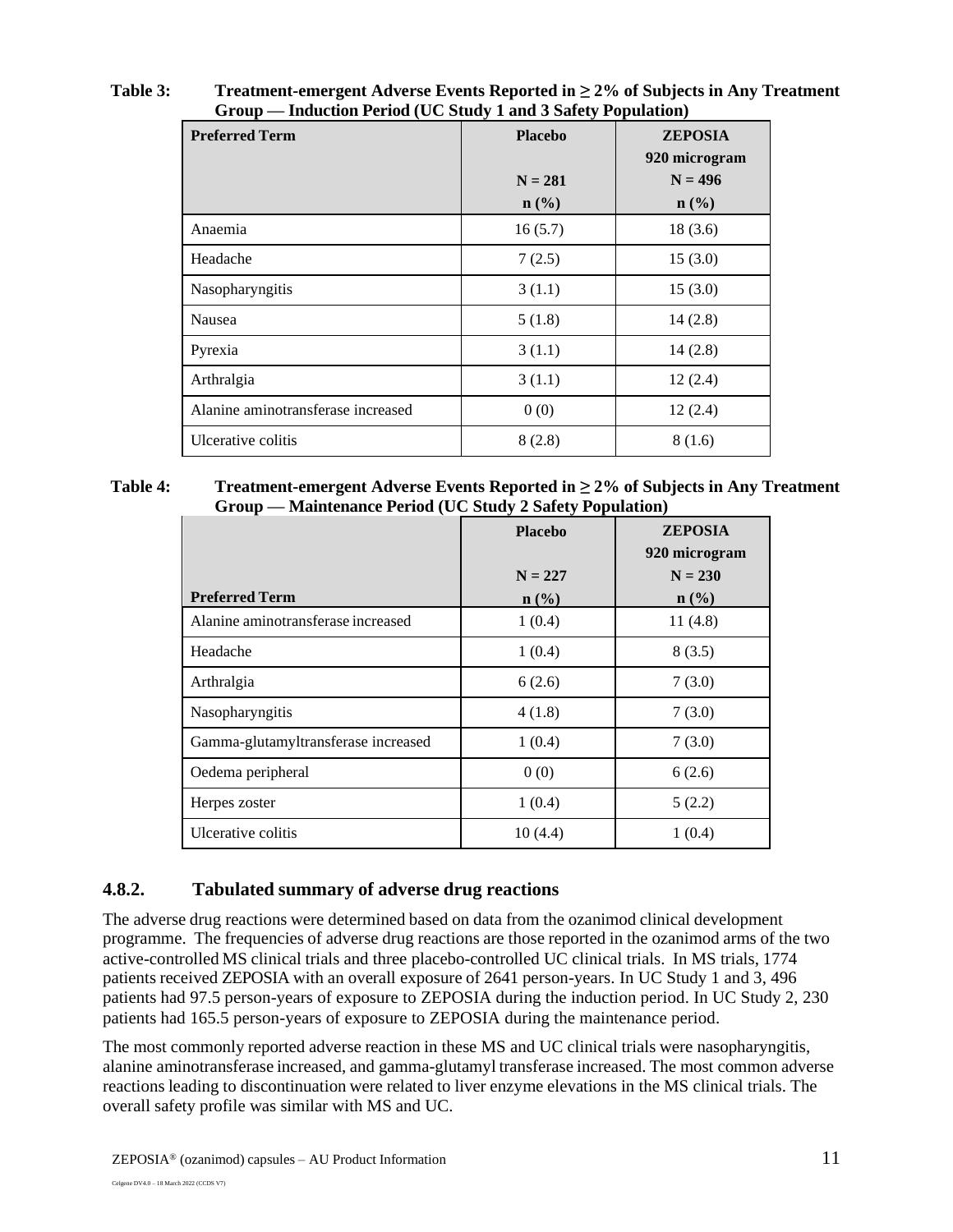The adverse reactions observed in patients treated with ozanimod are listed below by system organ class (SOC) and frequency for all adverse reactions. Within each SOC and frequency grouping, adverse reactions are presented in order of decreasing seriousness. Frequencies are defined as: very common  $(\geq 1/10)$ ; common  $(\geq 1/100 \text{ to } <1/10)$ ; Uncommon ( $\geq 1/1000 \text{ to } <1/100$ ).

| Frequency                                   | <b>All ADRs</b>                                                                                                                            |  |
|---------------------------------------------|--------------------------------------------------------------------------------------------------------------------------------------------|--|
| <b>Infections and infestations</b>          |                                                                                                                                            |  |
| Very Common                                 | Nasopharyngitis                                                                                                                            |  |
| Common                                      | Pharyngitis, Respiratory tract infection viral, Urinary tract infection*                                                                   |  |
| Uncommon                                    | Herpes zoster                                                                                                                              |  |
| <b>Blood and lymphatic system disorders</b> |                                                                                                                                            |  |
| Very Common                                 | Lymphopenia                                                                                                                                |  |
| <b>Immune system disorders</b>              |                                                                                                                                            |  |
| Uncommon                                    | Hypersensitivity (including rash and urticaria*)                                                                                           |  |
| <b>Eye disorders</b>                        |                                                                                                                                            |  |
| Uncommon                                    | Macular oedema**                                                                                                                           |  |
| <b>Cardiac disorders</b>                    |                                                                                                                                            |  |
| Common                                      | Bradycardia*^                                                                                                                              |  |
| <b>Vascular disorders</b>                   |                                                                                                                                            |  |
| Common                                      | Hypertension*, Orthostatic hypotension                                                                                                     |  |
| <b>Investigations</b>                       |                                                                                                                                            |  |
| Common                                      | Alanine aminotransferase increased, Gamma-glutamyltransferase increased, Blood<br>bilirubin increased, Pulmonary function test abnormal*** |  |

**Table 5: Summary of Adverse Drug Reactions reported in the two MS studies**

\*At least one of these adverse reactions was reported as serious

\*\* for patients with pre-existing factors *(see Section 4.4)*

\*\*\*including pulmonary function test decreased, spirometry abnormal, forced vital capacity decreased, carbon monoxide diffusing capacity decreased, forced expiratory volume decreased

^overall incidence; for incidences separated by that reported on Day 1 and after Day 1, see Section 4.8.3 Bradycardia - reduction in heart rate

#### **Table 6: Summary of Adverse Drug Reactions reported in UC Studies**

| <b>Frequency</b>                            | <b>All ADRs</b>                             |  |
|---------------------------------------------|---------------------------------------------|--|
| <b>Infections and infestations</b>          |                                             |  |
| Common                                      | Nasopharyngitis, Herpes zoster, Oral herpes |  |
| <b>Blood and lymphatic system disorders</b> |                                             |  |
| Lymphopenia<br>Common                       |                                             |  |
| <b>Vascular disorders</b>                   |                                             |  |
| Common                                      | Hypertension                                |  |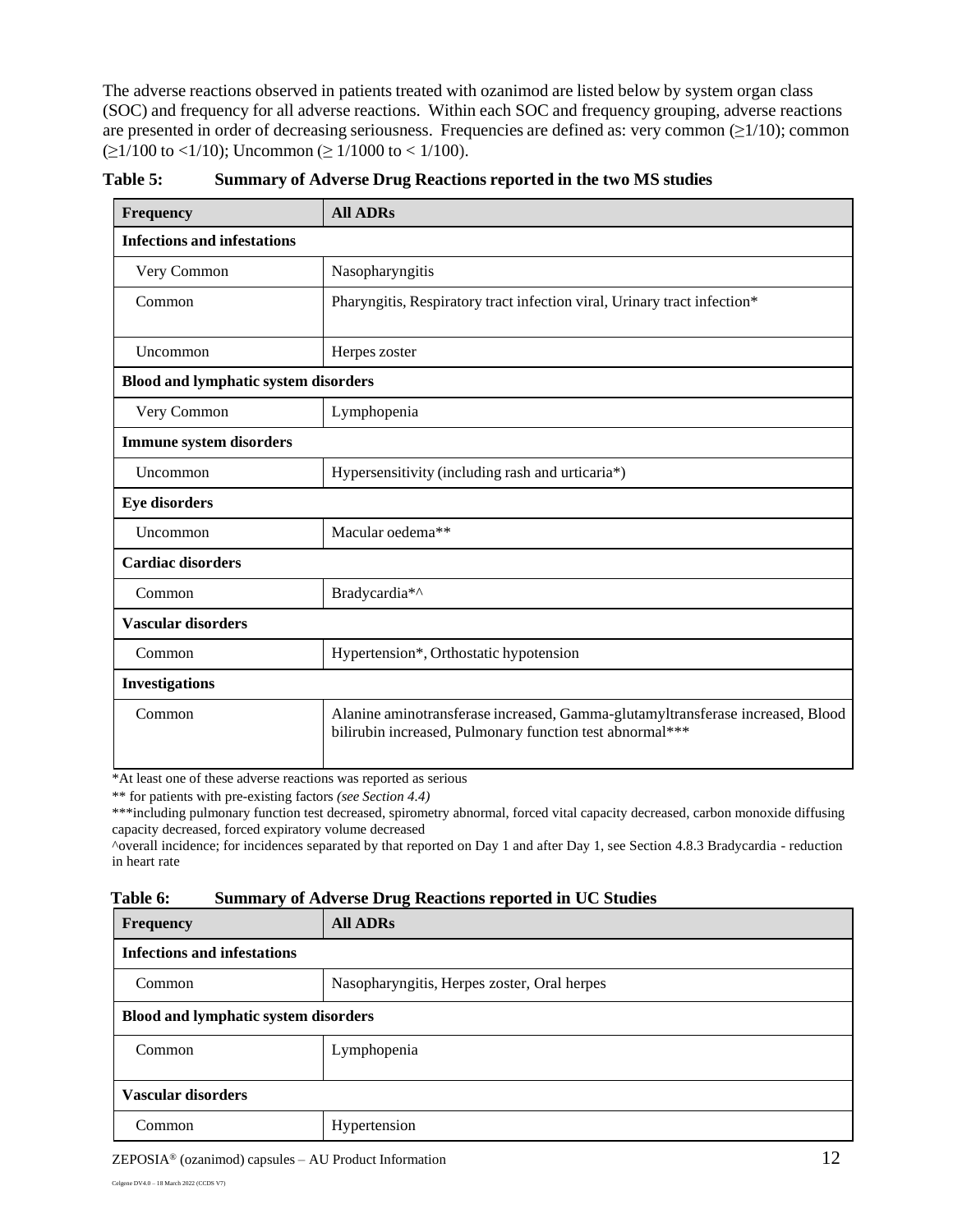| <b>Frequency</b>         | <b>All ADRs</b>                                                         |
|--------------------------|-------------------------------------------------------------------------|
| <b>Investigations</b>    |                                                                         |
| Common                   | Alanine aminotransferase increased, Gamma-glutamyltransferase increased |
| <b>General disorders</b> |                                                                         |
| Common                   | Oedema peripheral                                                       |
| Nervous system disorders |                                                                         |
| Common                   | Headache                                                                |

## **4.8.3. Description of Selected Adverse Reactions**

#### *Bradycardia – reduction in heart rate*

After the initial dose of ZEPOSIA 230 microgram, the greatest mean reduction from baseline in heart rate was 1.2 beats per minute (bpm) in active-controlled MS clinical trials and 0.7 bpm in controlled UC induction clinical trials at Hour 5 on Day 1 returning to near baseline at Hour 6.

In active-controlled MS clinical trials, bradycardia was reported in 0.5% on ZEPOSIA versus 0% on IFN beta-1a on the day of treatment initiation. After Day 1, the incidence of bradycardia was 0.8% on ZEPOSIA versus 0.7% on IFN beta-1a. Patients who experienced bradycardia were generally asymptomatic.

In MS clinical trials, first-degree atrioventricular block was reported in 0.6% (5/882) of patients treated with ZEPOSIA versus 0.2% (2/885) treated with IFN beta-1a IM. Of the cases reported with ZEPOSIA, 0.2% were reported on Day 1 and 0.3% were reported after Day 1.

In UC induction clinical trials, bradycardia was reported on the day of treatment initiation in 1 patient (0.2%) treated with ZEPOSIA compared to none in patients who received placebo. After Day 1, bradycardia was reported in 1 patient (0.2%) treated with ZEPOSIA. In UC Study 2, bradycardia was not reported.

In controlled MS and UC clinical trials with dose escalation, second-or third-degree atrioventricular blocks were not reported with ZEPOSIA.

#### *Increased Blood Pressure*

In active-controlled MS clinical trials, patients treated with ZEPOSIA had an average increase of approximately 1 to 2 mm Hg in systolic pressure over IFN beta-1a, and no effect on diastolic pressure. The increase in systolic pressure was first detected after approximately 3 months of treatment initiation and remained stable throughout treatment. Hypertension-related events (hypertension, essential hypertension, and blood pressure increased) were reported as an adverse reaction in 4.5% of patients treated with ZEPOSIA 920 microgram and in 2.3% of patients treated with IFN beta-1a IM.

The mean increase in systolic blood pressure (SBP) and diastolic blood pressure (DBP) in UC patients treated with ZEPOSIA is similar to patients with MS.

In UC induction clinical trials, the average increase from baseline in SBP was 3.7 mm Hg in patients treated with ZEPOSIA and 2.3 mm Hg in patients treated with placebo. In UC Study 2, the average increase from baseline in SBP was 5.1 mm Hg in patients treated with ZEPOSIA and 1.5 mm Hg in patients treated with placebo. There was no effect on DBP.

Hypertension events were reported in 1.2% of patients treated with ZEPOSIA 920 microgram and none in patients treated with placebo in UC induction clinical trials, and in 2.2% and 2.2% of patients in UC Study 2, respectively. Hypertensive crisis was reported in one patient receiving ZEPOSIA and one patient receiving placebo.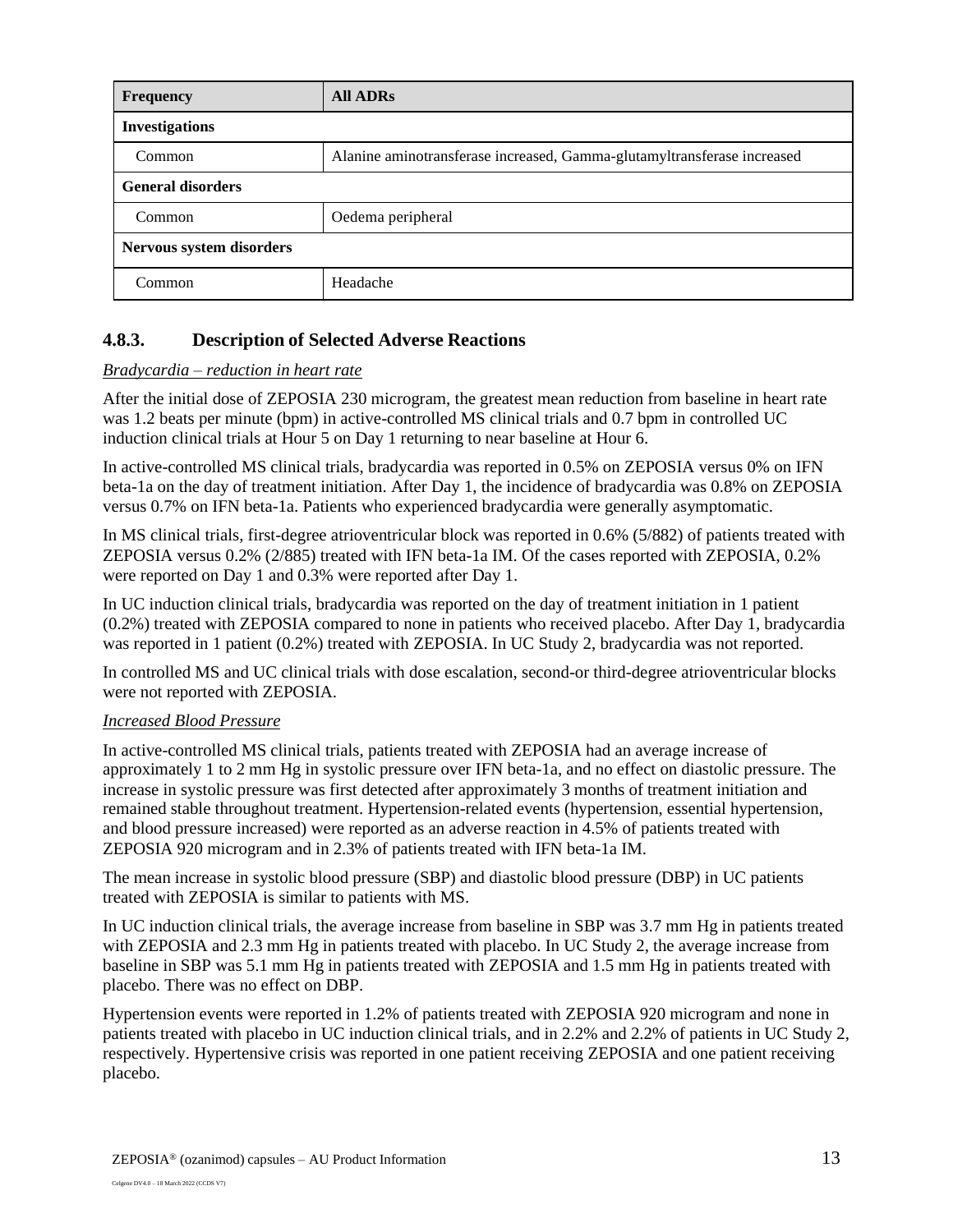#### *Elevated Hepatic Enzymes*

In active-controlled MS clinical trials, elevations of ALT to 5-fold the upper limit of normal (ULN) or greater occurred in 1.6% of patients treated with ZEPOSIA 920 microgram and 1.3% of patients on interferon (IFN) beta-1a. Elevations of 3-fold the ULN or greater occurred in 5.5% of patients on ZEPOSIA and 3.1% of patients on IFN beta-1a. The median time to elevation 3-fold the ULN was 6 months. The majority (79%) continued treatment with ZEPOSIA with values returning to  $\lt$  3 times the ULN within approximately 2-4 weeks.

In clinical trials, ZEPOSIA was discontinued for a confirmed elevation greater than 5-fold the ULN. Overall, the discontinuation rate due to elevations in hepatic enzymes was 1.1% of patients on ZEPOSIA 920 microgram and 0.8% of patients on IFN beta-1a.

In UC Study 1, elevations of ALT to 5-fold the ULN or greater occurred in 0.9% of patients treated with ZEPOSIA 920 microgram and 0.5% of patients who received placebo, and in UC Study 2, elevations occurred in 0.9% of patients and no patients, respectively. In UC Study 1, elevations of ALT to 3-fold the ULN or greater occurred in 2.6% of UC patients treated with ZEPOSIA 920 microgram and 0.5% of patients who received placebo. In UC Study 2 elevations occurred in 2.3% of patients receiving ZEPOSIA and no patients on placebo.

In controlled and uncontrolled UC trials, the majority of patients with ALT greater than 3 fold the ULN continued treatment with ZEPOSIA with values returning to less than 3 fold the ULN within approximately 2 to 4 weeks.

In clinical trials, ZEPOSIA was discontinued for a confirmed elevation of ALT or AST greater than 5-fold the ULN. Overall, the discontinuation rate due to elevations in hepatic enzymes was 1.1% of MS patients on ZEPOSIA 920 microgram and 0.8% of patients on IFN beta-1a. Overall, the discontinuation rate because of elevations in hepatic enzymes was 0.4% in patients treated with ZEPOSIA 920 microgram, and none in patients who received placebo in the controlled UC trials.

#### *Blood Lymphocyte Count Reduction*

The proportion of patients who experienced lymphocyte counts less than  $0.2 \times 10^9$ /L was  $3.3\%$  in MS Study 1 and 2 and less than or equal to 3% in UC controlled trials. These values generally returned to greater than  $0.2 \times 10^9$ /L while patients remained on treatment with ZEPOSIA. In the MS and UC clinical trials, after discontinuing ZEPOSIA 920 microgram, the median time to recovery of peripheral blood lymphocytes to the normal range was 30 days, with approximately 80% to 90% of patients recovering within 3 months.

#### *Infections*

In active-controlled MS clinical trials, the overall rate of infections (35%) with ZEPOSIA 920 microgram was similar to IFN beta-1a IM. ZEPOSIA increased the risk of upper respiratory tract infections and urinary tract infection. The overall rate of serious infections was similar between ZEPOSIA (1%) and IFN beta-1a IM (0.8%) in MS clinical trials.

In UC induction clinical trials, the overall rate of infections and rate of serious infections in patients treated with ZEPOSIA were similar to that in patients who received placebo (9.9% vs. 10.7% and 0.8% vs. 0.4%, respectively). In UC Study 2, the overall rate of infections in patients treated with ZEPOSIA was higher than in patients treated with placebo (23% vs. 12%) and the rate of serious infections was similar (0.9% vs. 1.8%).

Progressive Multifocal Leukoencephalopathy was reported with ZEPOSIA.

#### *Herpetic Infections*

Cases of localised herpes virus infection (e.g., herpes zoster and herpes simplex) were seen in clinical trials of ZEPOSIA.

In active-controlled MS trials, herpes zoster was reported as an adverse reaction in 0.6% of patients treated with ZEPOSIA 920 microgram and in 0.2% of patients on IFN beta-1a.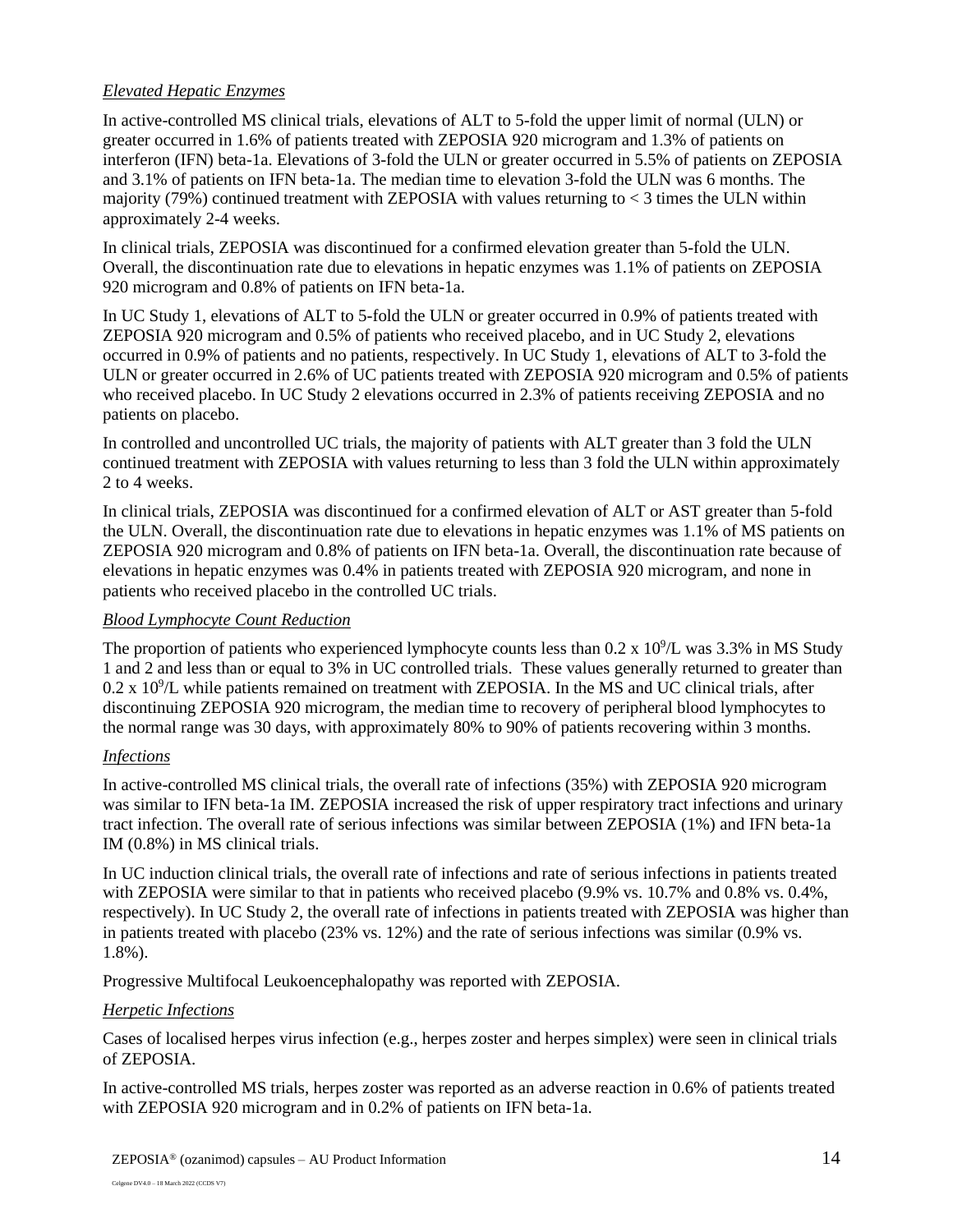In UC induction clinical trials, herpes zoster was reported in 0.4% of patients who received ZEPOSIA and none in patients who received placebo. In UC Study 2, herpes zoster was reported in 2.2% of patients who received ZEPOSIA and 0.4% of patients who received placebo. None were serious or disseminated.

#### *Macular Oedema*

In the active-controlled MS clinical trials, macular oedema was observed in 1 (0.1%) patient with ZEPOSIA 920 microgram, 3 (0.3%) patients with ZEPOSIA 460 microgram and none with IFN beta-1a.

Macular oedema was reported in a total of 1 (0.2%) patient in UC induction clinical trials, 1 (0.4%) patient in UC Study 2 treated with ZEPOSIA, and in no patients who received placebo.

### *Hypersensitivity*

Hypersensitivity, including rash and urticaria, has been reported with ZEPOSIA in active-controlled MS clinical trials at a frequency of uncommon.

#### *Respiratory system*

Minor dose-dependent reductions in forced expiratory volume in 1 second (FEV1) and forced vital capacity (FVC) were observed with ZEPOSIA treatment.

At months 3 and 12 of treatment in MS clinical trials, median changes from baseline in the ZEPOSIA 920 microgram group were as follows: FEV1 -0.07 L and -0.1 L, and FVC -0.05 L and -0.065 L, respectively, with smaller changes from baseline in the IFN beta-1a group (FEV1: -0.01 L and -0.04 L, FVC: 0.00 L and - $0.02$  L).

Similar to MS clinical trials, in UC induction clinical trials, small mean reductions in pulmonary function tests were observed with ZEPOSIA relative to placebo (FEV1 and FVC). There were no further reductions with longer term treatment with ZEPOSIA in UC Study 2 and these small changes in pulmonary function tests were reversible in patients re-randomised to placebo.

### **4.8.4. Reporting suspected adverse effects**

Reporting suspected adverse reactions after registration of the medicinal product is important. It allows continued monitoring of the benefit-risk balance of the medicinal product. Healthcare professionals are asked to report any suspected adverse reactions at <http://www.tga.gov.au/reporting-problems>

# **4.9. OVERDOSE**

In the event of overdose, patients should be managed by symptomatic and supportive care.

For information on the management of overdose, contact the Poison Information Centre on 131126 (Australia).

# **5. PHARMACOLOGICAL PROPERTIES**

# **5.1. PHARMACODYNAMIC PROPERTIES**

Pharmacotherapeutic group: selective immunosuppressants, ATC code: L04AA38

## **5.1.1. Mechanism of action**

Ozanimod is a potent sphingosine 1-phosphate (S1P) receptor modulator, which binds with a high affinity to S1P receptor subtypes 1 and 5. Ozanimod has minimal or no activity on S1P2, S1P3, and S1P4. In vitro, ozanimod and its major active metabolites demonstrated similar activity and selectivity for S1P1 and S1P5. Ozanimod causes the retention of lymphocytes in lymph nodes, reducing the number of lymphocytes in peripheral blood. The mechanism by which ozanimod exerts therapeutic effects in multiple sclerosis and ulcerative colitis is unknown but may involve the reduction of lymphocyte migration into the central nervous system and intestine.

ZEPOSIA® (ozanimod) capsules – AU Product Information 15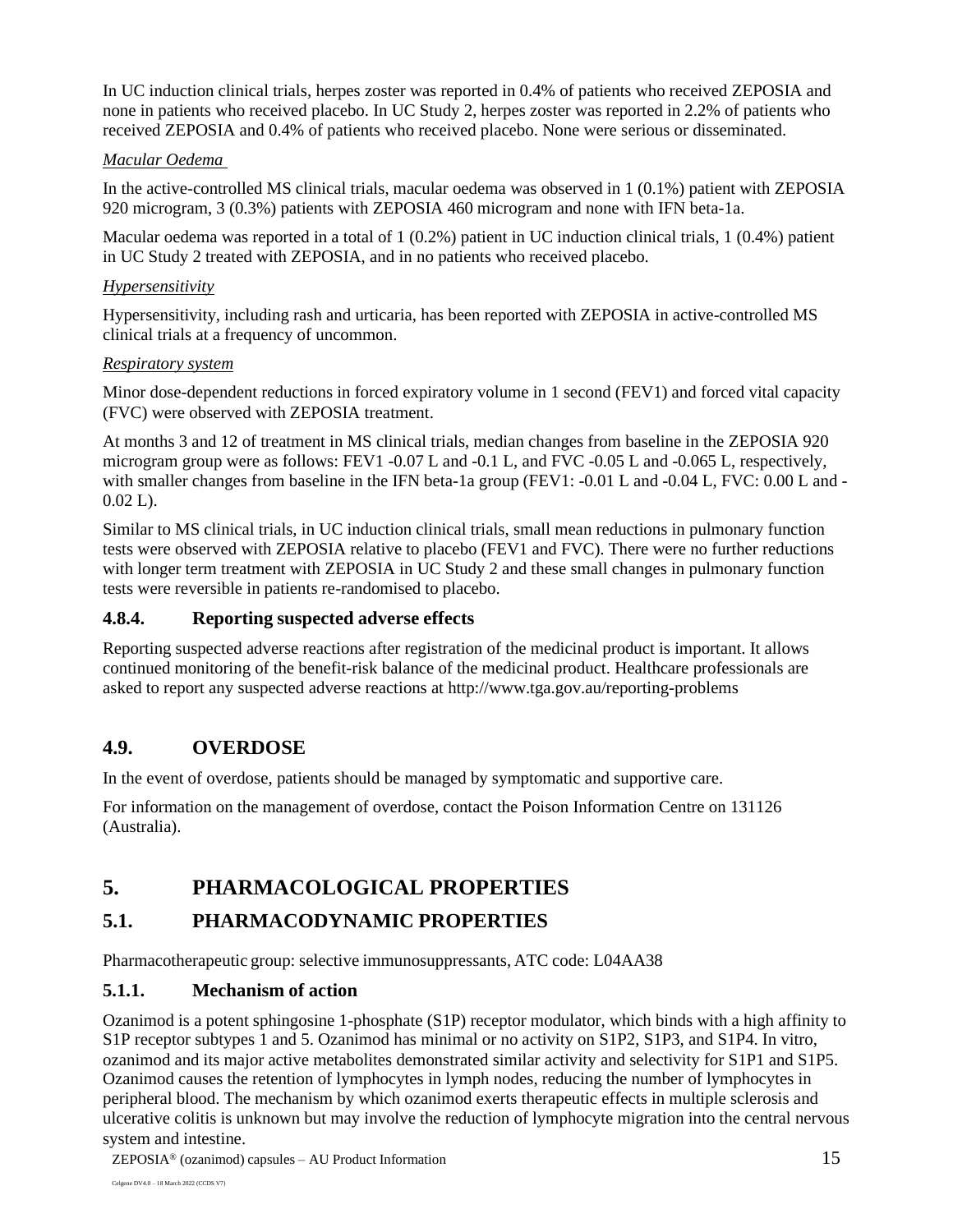# **5.1.2. Cardiac Electrophysiology**

Ozanimod may cause a transient reduction in heart rate on initiation of dosing. A dose escalation schedule of ZEPOSIA 230 microgram followed by doses of 460 microgram, and 920 microgram attenuates the magnitude of heart rate reductions.

In a randomised, positive- and placebo-controlled thorough QT study using a 14-day dose-escalation regimen of 230 microgram QD for 4 days, 460 microgram QD for 3 days, 920 microgram QD for 3 days, and 1.84 mg QD for 4 days in healthy subjects, no evidence of QTc prolongation was observed as demonstrated by the upper boundary of the 95% one-sided confidence interval (CI) that was below 10 ms. Concentration-QTc analysis for ozanimod and the major active metabolites, CC112273 and CC1084037, using data from another Phase 1 study showed the upper boundary of the 95% CI for model derived QTc (corrected for placebo and baseline) below 10 ms at maximum concentrations achieved with ZEPOSIA doses ≥920 microgram once daily.

# **5.1.3. Reduction in Blood Lymphocyte Counts**

In active-controlled MS and UC clinical trials, mean lymphocyte counts decreased to approximately 45% of baseline at 3 months (approximate mean blood lymphocyte counts  $0.8 \times 10^9$ /L) and remained stable during treatment with ZEPOSIA.

After discontinuing ZEPOSIA 920 microgram, the median time to recovery of peripheral blood lymphocytes to the normal range was approximately 30 days, with approximately 80% to 90% of patients recovering within 3 months.

# **5.1.4 Reduction in Faecal Calprotectin**

In patients with UC, treatment with ZEPOSIA resulted in a decrease in the inflammatory marker, Faecal Calprotectin (FCP) during UC Study 1, which was maintained throughout UC Study 2.

# **5.1.5. Clinical trials**

## **Multiple Sclerosis**

ZEPOSIA was evaluated in two randomised, double-blind, double-dummy, parallel-group, active controlled clinical trials of similar design and endpoints, in patients with relapsing forms of MS (RMS) treated for at least 1 year (Study 1 – SUNBEAM - Treatment continued for all patients until the last enrolled patient completed 1 year) and 2 years (Study 2 - RADIANCE).

The dose of ZEPOSIA was 920 microgram and 460 microgram given orally once daily, with a starting dose of 230 microgram on Days 1-4, followed by an escalation to 460 microgram on Days 5-7, and followed by the assigned dose on Day 8 and thereafter. The dose of IFN beta-1a, the active comparator, was 30 microgram given intramuscularly once weekly. Both studies included patients who had experienced at least one relapse within the prior year, or one relapse within the prior two years with evidence of at least a gadolinium-enhancing (GdE) lesion in the prior year and had an Expanded Disability Status Scale (EDSS) score from 0 to 5.0. Neurological evaluations were performed at baseline, every 3 months, and at the time of a suspected relapse. MRIs were performed at baseline (Studies 1 and 2), 6 months (Study 1), 1 year (Studies 1 and 2), and 2 years (Study 2).

The primary outcome of both Study 1 and Study 2 was the annualised relapse rate (ARR) over 12 months for Study 1 and 24 months for Study 2. The key secondary outcome measures included: 1) the number of new or enlarging MRI T2 hyperintense lesions over 12 and 24 months 2) the number of MRI T1 GdE lesions at 12 and 24 months, and 3) the time to confirmed disability progression, defined as at least a 1-point increase from baseline EDSS sustained for 12 weeks. Confirmed disability progression was prospectively evaluated in a pooled analysis of Studies 1 and 2. An additional MRI outcome measure was the mean percentage change from baseline in normalised brain volume.

In Study 1, 1346 patients were randomised to receive ZEPOSIA 920 microgram (n = 447), ZEPOSIA 460 microgram ( $n= 451$ ), or IFN beta-1a ( $n = 448$ ); 94% of ZEPOSIA-treated 920 microgram, 94% of ZEPOSIA- treated 460 microgram, and 92% of IFN beta-1a-treated patients completed the study. Mean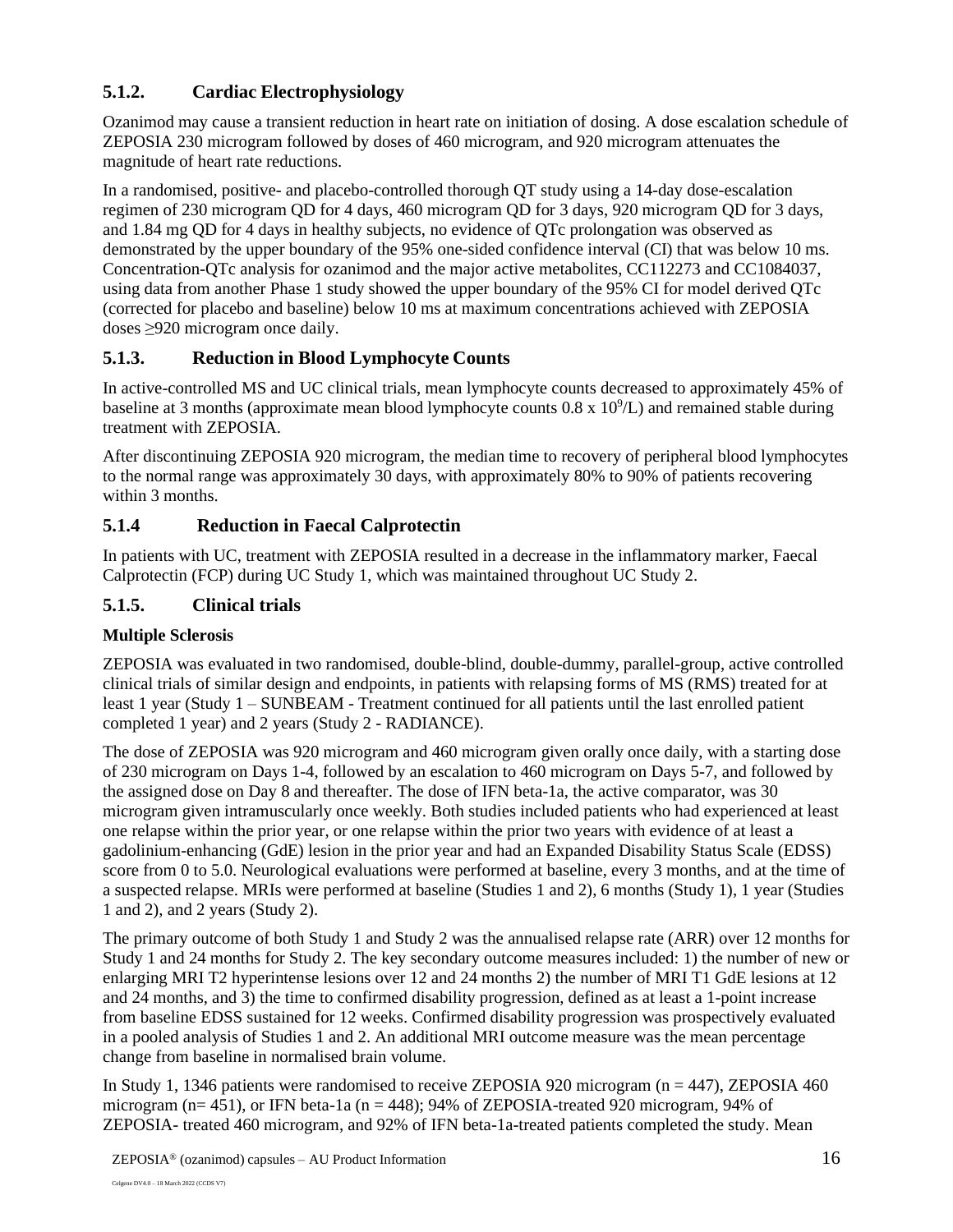(median) age was 35.6 (35) years, 66% were female, mean (median) time since MS symptom onset was 7 (5.2) years. The mean (median) EDSS score at baseline was 2.62 (2.5); 70% had not been treated with a disease-modifying therapy. At baseline, the mean number of relapses in the prior year was 1.3 and 47% of patients had one or more T1 Gd-enhancing lesions (mean 1.7).

The median duration of treatment was 13.6 months.

In Study 2, 1313 patients were randomised to receive ZEPOSIA 920 microgram (n = 433), ZEPOSIA 460 microgram ( $n = 439$ ), or IFN beta-1a ( $n = 441$ ); 90% of ZEPOSIA-treated 920 microgram, 85% of ZEPOSIA- treated 460 microgram, and 85% of IFN beta-1a-treated patients completed the study. Mean (median) age was 35.5 (35) years, 67% were female, mean (median) time since MS symptom onset was 6.5 (4.8) years, and mean (median) EDSS score at baseline was 2.51 (2.5); 71% had not been treated with a disease-modifying therapy. At baseline, the mean number of relapses in the prior year was 1.3 and 43% of patients had one or more T1 Gd-enhancing lesions (mean 1.7). The median duration of treatment was 24 months.

The ARR was significantly lower in patients treated with ozanimod 920 microgram than in patients who received IFN beta-1a 30 microgram IM. The number of new or enlarging T2 lesions and the number of GdE lesions was significantly lower in patients treated with ZEPOSIA than in patients who received IFN beta-1a. Three month confirmed disability progression was low and similar between ZEPOSIA and IFN beta-1atreated patients over 2 years. The difference was not statistically significant.

A consistent reduction of the ARR compared to IFN beta-1a was observed in subgroups defined by sex, age, prior DMT therapy, and baseline disease activity.

|                                                                                                                 | Study 1 $( \geq 1$ year)                                  |                                            | Study 2 (2 year)                               |                                            |
|-----------------------------------------------------------------------------------------------------------------|-----------------------------------------------------------|--------------------------------------------|------------------------------------------------|--------------------------------------------|
| <b>Endpoints</b>                                                                                                | <b>ZEPOSIA</b><br>920 microgram<br>$(n=447)$ %            | IFN beta-1a<br>30 microgram<br>$(n=448)$ % | <b>ZEPOSIA</b><br>920 microgram<br>$(n=433)$ % | IFN beta-1a<br>30 microgram<br>$(n=441)$ % |
| <b>Clinical Endpoints</b>                                                                                       |                                                           |                                            |                                                |                                            |
| <b>Annualised Relapse Rate</b>                                                                                  | 0.181                                                     | 0.350                                      | 0.172                                          | 0.276                                      |
| (Primary Endpoint) Relative<br>Reduction                                                                        | 48% (p<0.0001)                                            |                                            | 38% (p<0.0001)                                 |                                            |
| Proportion Relapse-free                                                                                         | 78% $(p=0.0002)^1$                                        | 66%                                        | 76% $(p=0.0012)^{1}$                           | 64%                                        |
| Proportion of Patients with 3-<br>Month Confirmed Disability<br>Progression <sup>2</sup><br><b>Hazard Ratio</b> | 7.6% ZEPOSIA vs. 7.8% IFN beta-1a<br>$0.95$ (p=0.7651)    |                                            |                                                |                                            |
| Proportion of Patients with 6-<br>Month Confirmed Disability<br>Progression <sup>2</sup><br><b>Hazard Ratio</b> | 5.8% ZEPOSIA vs. 4.0% IFN beta-1a<br>1.413 ( $p=0.1126$ ) |                                            |                                                |                                            |
| <b>MRI</b> Endpoints                                                                                            |                                                           |                                            |                                                |                                            |
| Mean number of new or                                                                                           | 1.465                                                     | 2.836                                      | 1.835                                          | 3.183                                      |
| enlarging T2 hyperintense<br>lesions per $MRI3$<br><b>Relative Reduction</b>                                    | 48% (p<0.0001)                                            |                                            | 42% (p<0.0001)                                 |                                            |

**Table 7: Key Clinical and MRI Endpoints in RMS Patients from Study 1 and Study 2**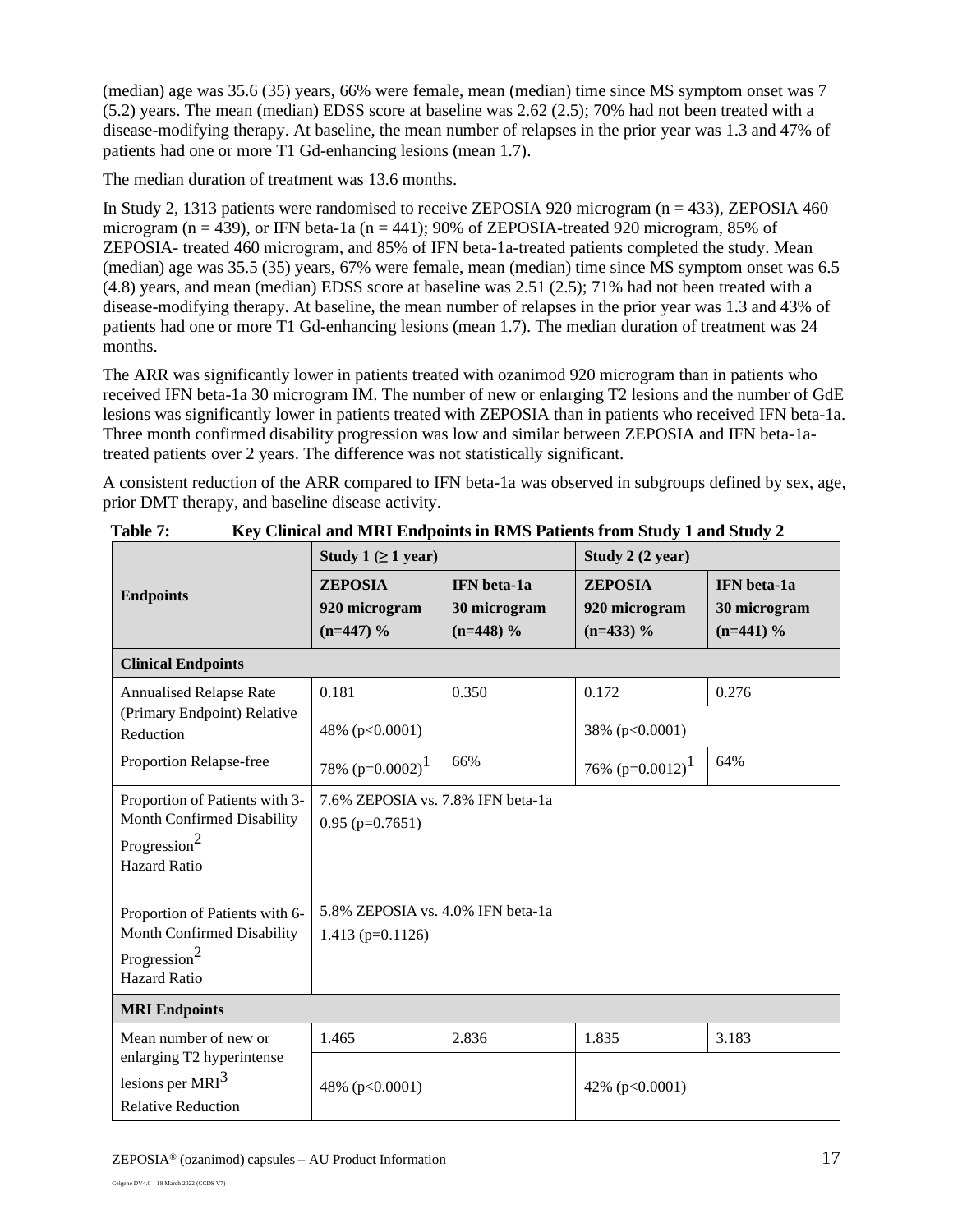|                                                             | Study 1 $(≥ 1$ year)                           |                                                   | Study 2 (2 year)                               |                                                   |
|-------------------------------------------------------------|------------------------------------------------|---------------------------------------------------|------------------------------------------------|---------------------------------------------------|
| <b>Endpoints</b>                                            | <b>ZEPOSIA</b><br>920 microgram<br>$(n=447)$ % | <b>IFN</b> beta-1a<br>30 microgram<br>$(n=448)$ % | <b>ZEPOSIA</b><br>920 microgram<br>$(n=433)$ % | <b>IFN</b> beta-1a<br>30 microgram<br>$(n=441)$ % |
| Mean number of T1 Gd-                                       | 0.160                                          | 0.433                                             | 0.176                                          | 0.373                                             |
| enhancing lesions <sup>4</sup><br><b>Relative Reduction</b> | 63% ( $p<0.0001$ )                             |                                                   | 53\% ( $p=0.0006$ )                            |                                                   |

<sup>1</sup> Log-rank test: <sup>2</sup>Prospectively planned pooled analysis of Studies 1 and 2: <sup>3</sup>Through the treatment period:

<sup>4</sup>At the end of the treatment period for each study.

In Studies 1 and 2, treatment with ZEPOSIA 920 microgram resulted in reductions in mean percent change from baseline in normalised brain volume compared to IFN beta-1a (-0.41% versus -0.61%, and -0.71% versus -0.94%, respectively, nominal p-value <0.0001 for both studies).

## *Long-term Data*

Patients who completed the Phase 3 Studies 1 and 2 could enter an open label extension study (Study 3 - DAYBREAK). Of the 751 patients initially randomised to ozanimod 920 microgram and treated for up to 3 years, the (adjusted) ARR between year 2 and 3 of treatment was 0.124.

## **Ulcerative Colitis**

The efficacy and safety of ZEPOSIA were evaluated in two multi-centre, randomised, double-blind, placebo-controlled clinical trials [UC Study 1 (TRUENORTH-I) and UC Study 2 (TRUENORTH-M)] in adult patients with moderately to severely active ulcerative colitis. UC Study 1 included patients who were randomised 2:1 to ozanimod 920 microgram or placebo. The total population included an additional group who received ZEPOSIA 920 microgram open-label. The 10-week induction period was followed by a 42 week, randomised, withdrawal maintenance period (UC Study 2) for a total of 52 weeks of therapy. Patients could have had an inadequate response, loss of response, or intolerance to a biologic (e.g., TNF blocker and/or vedolizumab), corticosteroids, and/or immunomodulators (e.g. 6-mercaptopurine and azathioprine). Patients were to be receiving treatment with oral aminosalicylates and/or corticosteroids.

Disease assessment was based on the Mayo score, which ranges from 0 to 12 and has four subscores from 0 (normal) to 3 (most severe): stool frequency, rectal bleeding, findings on centrally-reviewed endoscopy, and physician global assessment. Moderately to severely active ulcerative colitis was defined at baseline (Week 0) as a Mayo score of 6 to 12, including a Mayo endoscopy subscore  $\geq$  2. An endoscopy score of 2 was defined by marked erythema, lack of vascular pattern, friability, erosions; and a score of 3 was defined by spontaneous bleeding, ulceration.

# *UC Study 1 (TRUENORTH-I)*

In the UC Study 1 (TRUENORTH-I), patients were randomised to either ZEPOSIA 920 microgram given orally once daily (n=429) or placebo (n=216) beginning with a dose titration (*see Section 4.2*). There were another 361 patients who received open-label ZEPOSIA 920 microgram orally once daily. Patients received concomitant aminosalicylates (e.g., mesalazine 71%; sulfasalazine 13% of the total population) and/or oral corticosteroids (33% of randomised patients) at a stable dose prior to and during the induction period.

There were 30% of patients who had an inadequate response, loss of response or intolerant to TNF blockers. Of these patients, 63% received at least two or more biologics including TNF blockers; 47% received an integrin receptor blocker (e.g. vedolizumab); 36% failed to ever respond to at least one TNF blocker; 65% lost response to a TNF blocker. There were 41% of patients who failed and/or were intolerant to immunomodulators. At baseline, patients had a median Mayo score of 9, with 65% of patients less than or equal to 9 and 35% having greater than 9.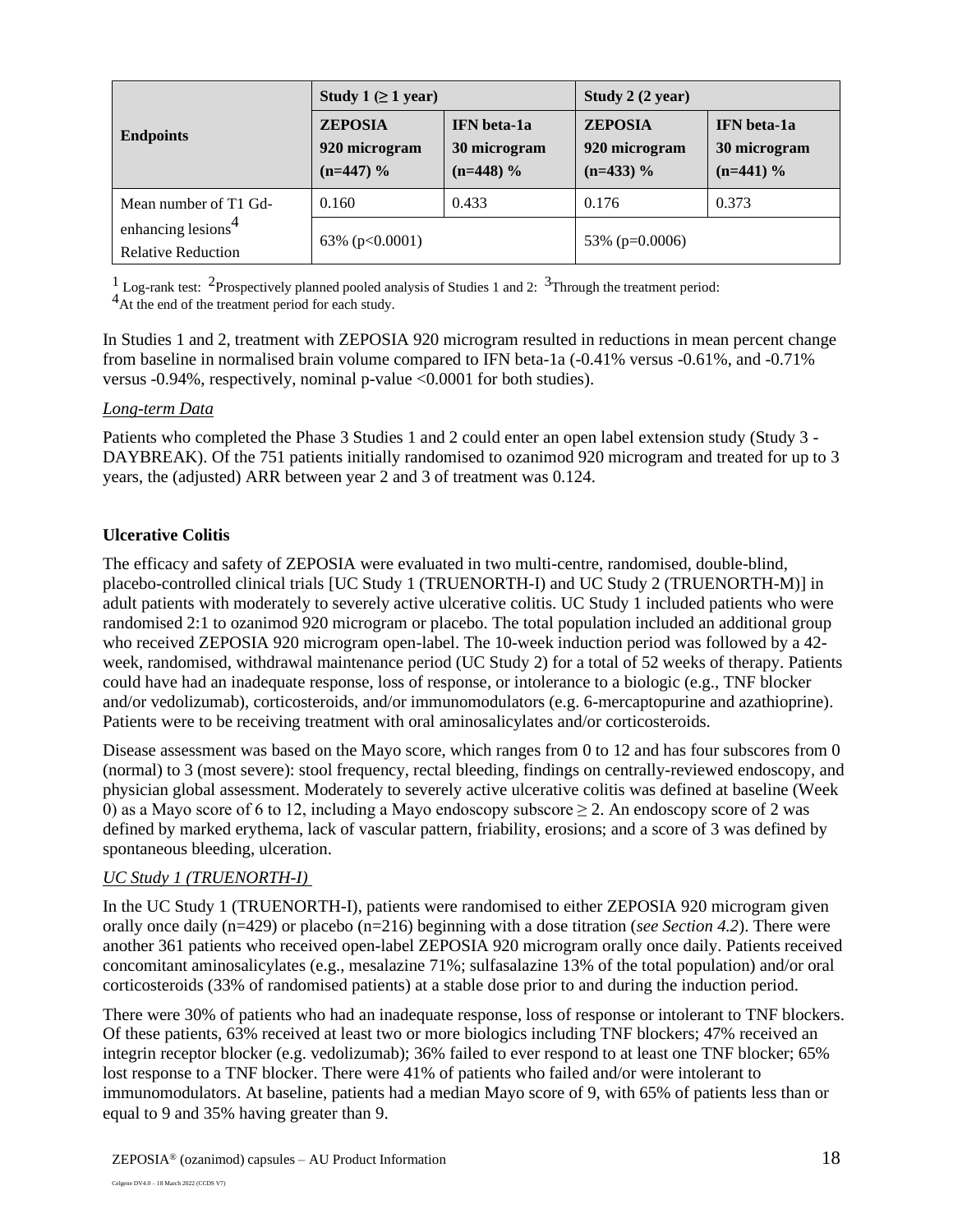The primary endpoint was clinical remission at Week 10, defined as a Three-component Mayo: Rectal bleeding subscore = 0 and Stool frequency subscore  $\leq 1$  (and a decrease of  $\geq 1$  point from the Baseline Stool Frequency subscore) and Endoscopy subscore  $\leq 1$  without friability.

Key secondary endpoints at Week 10 were clinical response, endoscopic improvement, and mucosal healing. Clinical response with a definition of Three-component Mayo (a reduction from Baseline in the 9-point Mayo score of  $\geq 2$  points and  $\geq 35\%$ , and a reduction from Baseline in the Rectal Bleeding subscore of  $\geq 1$ point or an absolute Rectal Bleeding subscore of  $\leq 1$  point), endoscopic improvement with a definition of Endoscopy subscore of  $\leq 1$  point, and mucosal healing defined as Endoscopy subscore of  $\leq 1$  point and a Geboes index score < 2.0.

A significantly greater proportion of patients treated with ozanimod achieved clinical remission, clinical response, endoscopic improvement, and mucosal healing compared to placebo at Week 10 as shown in Table 8.

|                                       | <b>ZEPOSIA</b><br>920 microgram<br>$N=429$ f |               | <b>Placebo</b><br>$N=216$ <sup>f</sup> |               | <b>Treatment</b><br><b>Difference</b><br>$\frac{0}{a}$ |
|---------------------------------------|----------------------------------------------|---------------|----------------------------------------|---------------|--------------------------------------------------------|
|                                       |                                              |               |                                        |               | $(95\% \text{ CI})$                                    |
|                                       | $\mathbf n$                                  | $\frac{0}{0}$ | $\mathbf n$                            | $\frac{0}{0}$ |                                                        |
| Clinical remission <sup>b</sup>       | 79                                           | 18%           | 13                                     | 6%            | 12%<br>$(7.5, 17.2)^f$                                 |
| Without prior TNF blocker<br>exposure | 66/299                                       | 22%           | 10/151                                 | 7%            |                                                        |
| Prior TNF blocker exposure            | 13/130                                       | 10%           | 3/65                                   | 5%            |                                                        |
| Clinical response <sup>c</sup>        | 205                                          | 48%           | 56                                     | 26%           | 22%<br>$(14.4, 29.3)^f$                                |
| Without prior TNF blocker<br>exposure | 157/299                                      | 53%           | 44/151                                 | 29%           |                                                        |
| Prior TNF blocker exposure            | 48/130                                       | 37%           | 12/65                                  | 19%           |                                                        |
| Endoscopic improvement <sup>d</sup>   | 117                                          | 27%           | 25                                     | 12%           | 16%<br>$(9.7, 21.7)^f$                                 |
| Without prior TNF blocker<br>exposure | 97/299                                       | 32%           | 18/151                                 | 12%           |                                                        |
| Prior TNF blocker exposure            | 20/130                                       | 15%           | 7/65                                   | 11%           |                                                        |
| Mucosal healing <sup>e</sup>          | 54                                           | 13%           | 8                                      | 4%            | 9%<br>$(4.9, 12.9)^g$                                  |
| Without prior TNF blocker<br>exposure | 47/299                                       | 16%           | 6/151                                  | 4%            |                                                        |
| Prior TNF blocker exposure            | 7/130                                        | 5%            | 2/65                                   | 3%            |                                                        |

#### **Table 8: Proportion of patients meeting efficacy endpoints in the induction period from UC Study 1 - TRUENORTH-I (at Week 10)**

 $CI = confidence$  interval;  $TNF =$  tumor necrosis factor.

<sup>a</sup> Treatment difference (adjusted for stratification factors of prior TNF blocker exposure and corticosteroid use at baseline).

<sup>b</sup> Clinical remission is defined as: RBS = 0, SFS  $\leq$  1 (and a decrease of  $\geq$  1 point from the baseline SFS), and endoscopy subscore  $\leq$ 1 without friability.

<sup>c</sup> Clinical response is defined as a reduction from baseline in the 9-point Mayo score of  $\geq 2$  and  $\geq 35\%$ , and a reduction from baseline in the RBS of  $\geq 1$  or an absolute RBS of  $\leq 1$ .

 $d$  Endoscopic improvement is defined as a Mayo endoscopic score  $\leq 1$  without friability.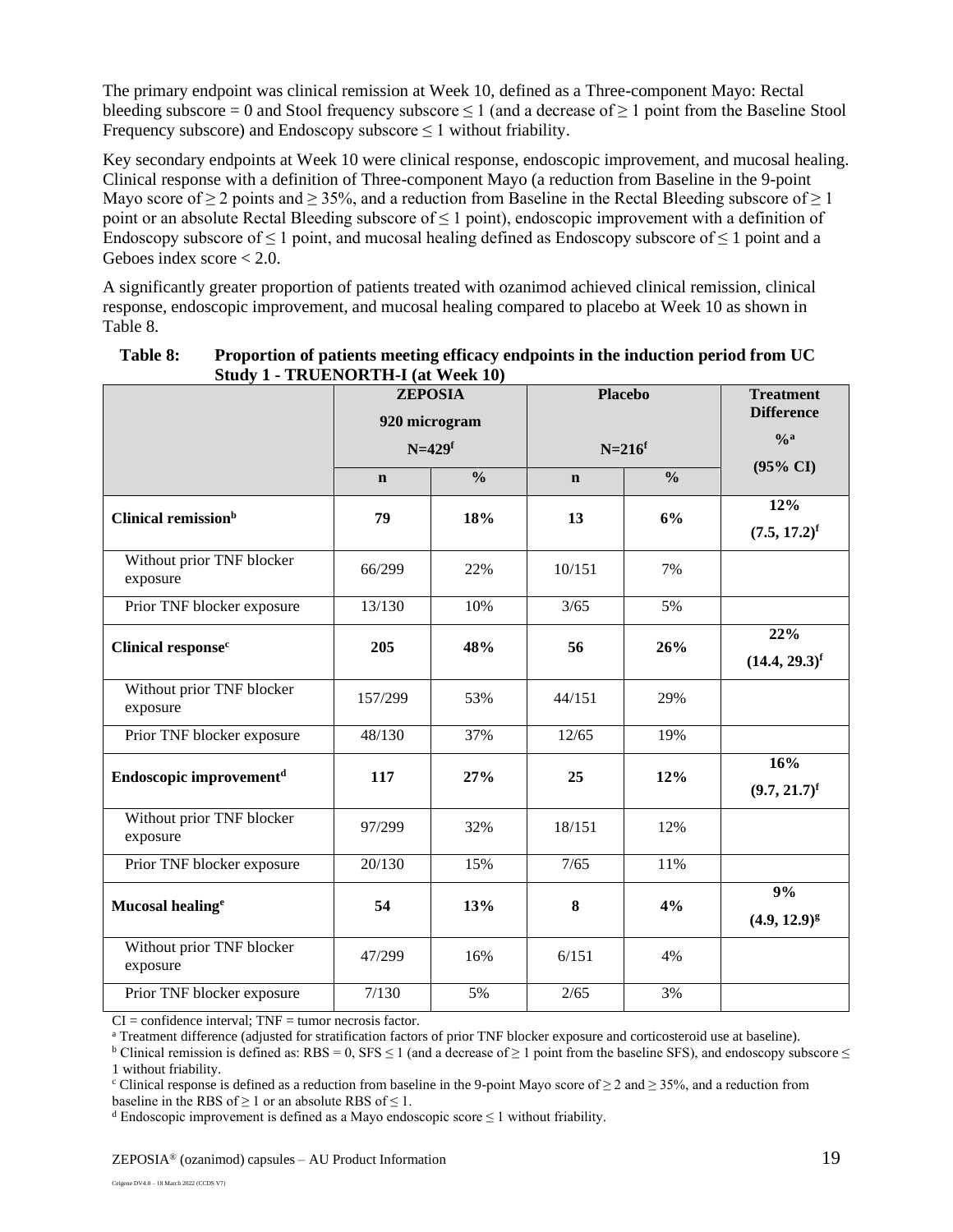$e$  Endoscopic improvement with histologic remission defined as both Mayo endoscopic score  $\leq 1$  without friability and histological remission (defined as no neutrophils in the epithelial crypts or lamina propria and no increase in eosinophils, no crypt destruction, and no erosions, ulcerations, or granulation Geboes index score < 2.0).

 $f$  p= $<$ 0.0001

 $g = 0.001$ 

#### *UC Study 2 (TRUENORTH-M)*

In order to be randomised to treatment in UC Study 2 (TRUENORTH-M), patients had to have received ZEPOSIA 920 microgram and have a clinical response at Week 10 of UC Study 1. Patients could have come from either UC Study 1 (TRUENORTH-I) or from a group who received ZEPOSIA 920 microgram openlabel. Patients were re-randomised in a double-blinded fashion (1:1) to receive either ZEPOSIA 920 microgram (n=230) or placebo (n=227) for 42 weeks. The total study duration was 52 weeks, including both studies. Efficacy assessments were at Week 52. Concomitant aminosalicylates were required to remain stable through Week 52. Patients on concomitant corticosteroids were to taper their dose upon entering the maintenance study.

At study entry, 35% of patients were in clinical remission, 29% of patients were on corticosteroids and 31% of patients were previously treated with TNF blockers.

The primary endpoint was the proportion of patients in clinical remission at Week 52. Key secondary endpoints at Week 52 were the proportion of patients with clinical response, endoscopic improvement, endoscopic improvement with histologic remission, corticosteroid-free clinical remission, mucosal healing and maintenance of clinical remission at Week 52 in the subset of patients in remission at Week 10.

The results of the efficacy endpoints in UC Study 2 are shown in Table 9.

| Table 9: | Proportion of patients meeting efficacy endpoints in UC Study 2 - TRUENORTH-M (at |
|----------|-----------------------------------------------------------------------------------|
|          | <b>Week 52)</b>                                                                   |

|                                                               | <b>ZEPOSIA</b><br>920 microgram <sup>a</sup><br>$N = 230$ |               | <b>Placebo</b> <sup>a</sup><br>$N = 227$ |               | <b>Treatment</b><br><b>Difference</b> |
|---------------------------------------------------------------|-----------------------------------------------------------|---------------|------------------------------------------|---------------|---------------------------------------|
|                                                               |                                                           |               |                                          |               | $\frac{0}{a}$                         |
|                                                               | $\mathbf n$                                               | $\frac{0}{0}$ | $\mathbf n$                              | $\frac{0}{0}$ | $(95\% \text{ CI})$                   |
| Clinical remission <sup>b</sup>                               | 85                                                        | 37%           | 42                                       | 19%           | 19%<br>$(10.8, 26.4)^i$               |
| Without prior TNF blocker<br>exposure                         | 63/154                                                    | 41%           | 35/158                                   | 22%           |                                       |
| Prior TNF blocker exposure                                    | 22/76                                                     | 29%           | 7/69                                     | 10%           |                                       |
| Clinical response <sup>c</sup>                                | 138                                                       | 60%           | 93                                       | 41%           | 19%<br>$(10.4, 28.0)^i$               |
| Without prior TNF blocker<br>exposure                         | 96/154                                                    | 62%           | 76/158                                   | 48%           |                                       |
| Prior TNF blocker exposure                                    | 42/76                                                     | 55%           | 17/69                                    | 25%           |                                       |
| Endoscopic improvement <sup>d</sup>                           | 105                                                       | 46%           | 60                                       | 26%           | 19%<br>$(11.0, 27.7)^{i}$             |
| Without prior TNF blocker<br>exposure                         | 77/154                                                    | 50%           | 48/158                                   | 30%           |                                       |
| Prior TNF blocker exposure                                    | 28/76                                                     | 37%           | 12/69                                    | 17%           |                                       |
| <b>Maintenance of clinical</b><br>remission at Week 52 in the | 41/79                                                     | 52%           | 22/75                                    | 29%           | 24%                                   |

 $ZEPOSIA<sup>®</sup>$  (ozanimod) capsules – AU Product Information 20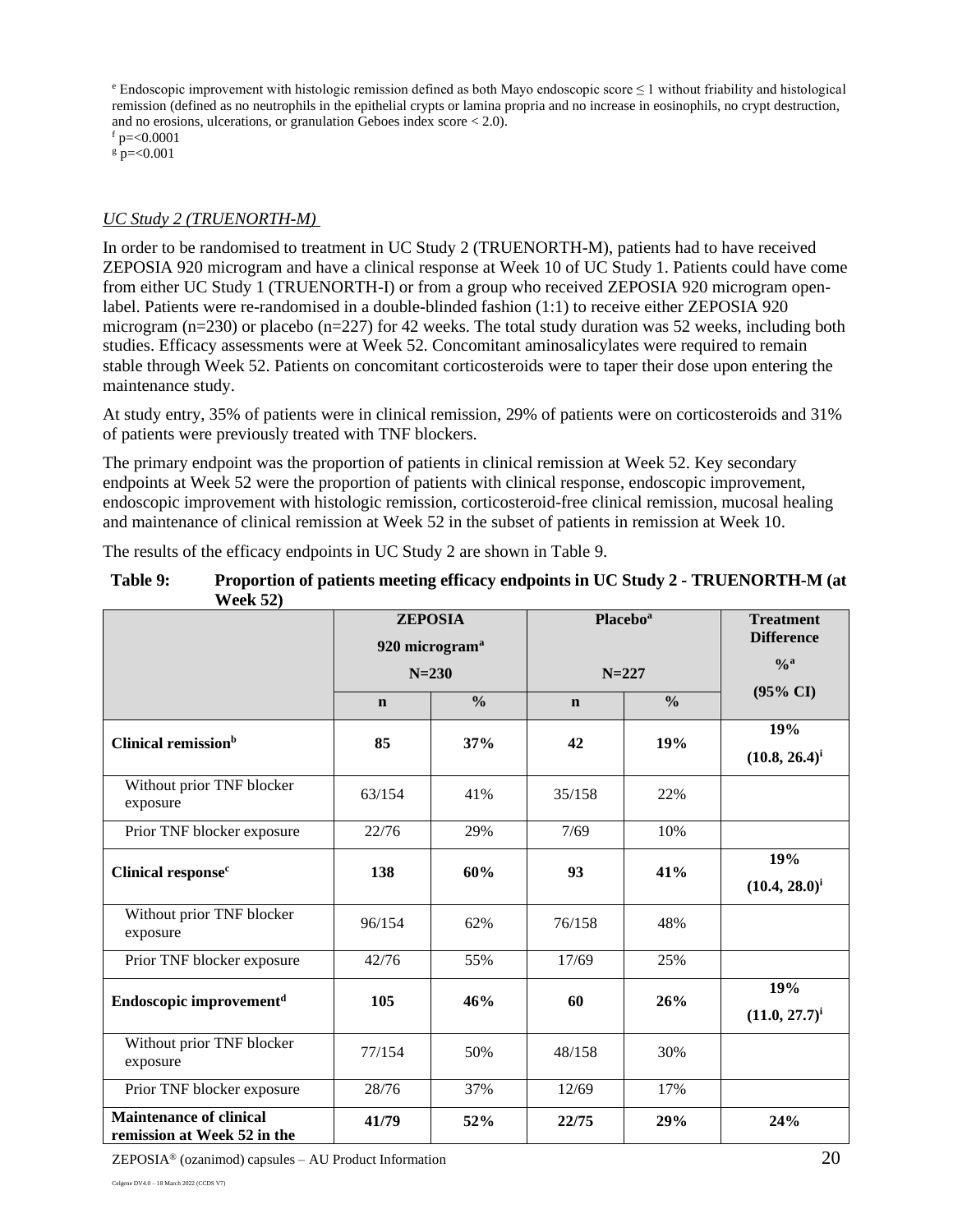|                                                            | <b>ZEPOSIA</b><br>920 microgram <sup>a</sup><br>$N = 230$ |               | <b>Placebo</b> <sup>a</sup><br>$N = 227$ |               | <b>Treatment</b><br><b>Difference</b> |
|------------------------------------------------------------|-----------------------------------------------------------|---------------|------------------------------------------|---------------|---------------------------------------|
|                                                            |                                                           |               |                                          |               | $\frac{6}{9}$                         |
|                                                            |                                                           |               |                                          |               | $(95\% \text{ CI})$                   |
|                                                            | $\mathbf n$                                               | $\frac{0}{0}$ | $\mathbf n$                              | $\frac{0}{0}$ |                                       |
| subset of patients in remission<br>at Week 10 <sup>e</sup> |                                                           |               |                                          |               | $(9.1, 38.6)^k$                       |
| Without prior TNF blocker<br>exposure                      | 37/64                                                     | 58%           | 19/58                                    | 33%           |                                       |
| Prior TNF blocker exposure                                 | 4/15                                                      | 27%           | 3/17                                     | 18%           |                                       |
| <b>Corticosteroid-free clinical</b><br>remissionf          | 73                                                        | 32%           | 38                                       | 17%           | 15%<br>$(7.8, 22.6)^{j}$              |
| Without prior TNF blocker<br>exposure                      | 55/154                                                    | 36%           | 31/158                                   | 20%           |                                       |
| Prior TNF blocker exposure                                 | 18/76                                                     | 24%           | 7/69                                     | 10%           |                                       |
| Mucosal healing <sup>g</sup>                               | 68                                                        | 30%           | 32                                       | 14%           | 16%<br>$(8.2, 22.9)^{j}$              |
| Without prior TNF blocker<br>exposure                      | 51/154                                                    | 33%           | 28/158                                   | 18%           |                                       |
| Prior TNF blocker exposure                                 | 17/76                                                     | 22%           | 4/69                                     | 6%            |                                       |
| Durable clinical remission <sup>h</sup>                    | 41                                                        | 18%           | 22                                       | 10%           | 8%<br>$(2.8, 13.6)^{1}$               |
| Without prior TNF blocker<br>exposure                      | 37/154                                                    | 24%           | 19/158                                   | 12%           |                                       |
| Prior TNF blocker exposure                                 | 4/76                                                      | 5%            | 3/69                                     | 4%            |                                       |

 $CI = confidence$  interval;  $TNF =$  tumor necrosis factor.

<sup>a</sup> Treatment difference (adjusted for stratification factors of clinical remission and concomitant corticosteroid use at Week 10).

<sup>b</sup> Clinical remission is defined as: RBS = 0 point and SFS  $\leq$  1 point (and a decrease of  $\geq$  1 point from the baseline SFS) and endoscopy subscore ≤ 1 point without friability.

<sup>c</sup> Clinical response is defined as: A reduction from baseline in the 9-point Mayo score of  $\geq 2$  points and  $\geq 35\%$ , and a reduction from baseline in the RBS of  $\geq 1$  point or an absolute RBS of  $\leq 1$  point.

<sup>d</sup> Endoscopic improvement is defined as: Endoscopy subscore of  $\leq 1$  point without friability.

<sup>e</sup> Maintenance of remission defined as clinical remission at Week 52 in the subset of patients in clinical remission at Week 10. f Corticosteroid-free remission is defined as clinical remission at Week 52 while off corticosteroids for  $\geq$  12 weeks.

<sup>g</sup> Mucosal healing is defined as both Mayo endoscopic score  $\leq 1$  without friability and histological remission (defined as no neutrophils in the epithelial crypts or lamina propria and no increase in eosinophils, no crypt destruction, and no erosions, ulcerations, or granulation Geboes index score < 2.0)

 $h$  Durable clinical remission is defined as clinical remission at Week 10 and at Week 52 in all subjects who entered the maintenance period.

p=<0.0001

 $\bar{p} = 0.001$ 

 $k$  p=0.0025

 $\ln \left( \frac{1}{p} \right) = 0.0030$ 

#### *Long-term data*

Patients who did not achieve clinical response at the end of UC Study 1, lost response in UC Study 2 or completed the UC studies were eligible to enter an open label extension study (OLE) and received ZEPOSIA 920 microgram. A total of 821 of the 1012 eligible patients entered the OLE. In this open-label extension study, patients were observed for up to 142 weeks.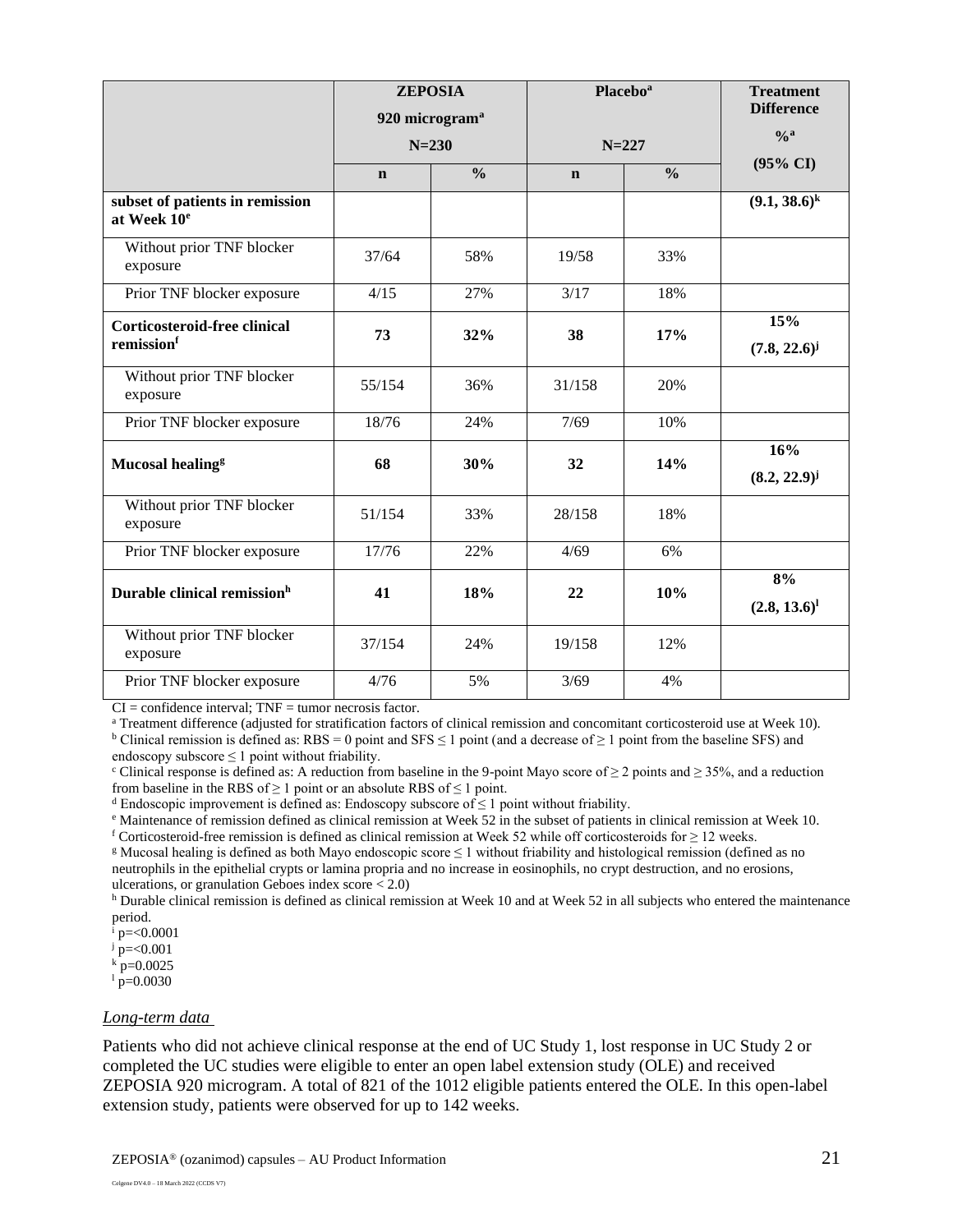## *Additional clinical data*

UC Study 3 (TOUCHSTONE), a 33 week placebo controlled Phase 2 study in patients with moderate to severe ulcerative colitis demonstrated a significant treatment difference for ZEPOSIA 920 microgram  $(n=67)$  relative to placebo  $(n=65)$  in clinical remission (using the pre-specified 4-component Total Mayo Score) of 16% (p=0.0482) at Week 9 and 21% (p=0.0108) at Week 33.

# **5.2. PHARMACOKINETIC PROPERTIES**

Ozanimod is extensively metabolised in humans to form a number of circulating active metabolites, including two major active metabolites, CC112273 and CC1084037, with similar activity and selectivity for S1P1 and S1P5 to the parent drug. Approximately 94% of circulating total active drug exposure is represented by ozanimod (6%), CC112273 (73%), and CC1084037 (15%) in humans. The maximum plasma concentration  $(C_{\text{max}})$  and area under the curve (AUC) for ozanimod, CC112273, and CC1084037 increased proportionally over the dose range of ZEPOSIA 460 microgram to 920 microgram (0.5 to 1 time the recommended dose). At a dose of 920 microgram orally once daily in RMS, the geometric mean [coefficient of variation (CV%)]  $C_{\text{max}}$  and AUC<sub>0-24h</sub> at steady state were 231.6 pg/mL (37.2%) and 4223 pg\*h/mL (37.7%), respectively, for ozanimod, and 6378 pg/mL (48.4%) and 132861 pg\*h/mL (45.6%), respectively, for CC112273. C<sub>max</sub> and AU<sub>C0-24h</sub> for CC1084037 are approximately 20% of that for CC112273. Factors affecting CC112273 are applicable for CC1084037 as they are interconverting metabolites.

Population pharmacokinetic analysis indicated that there were no meaningful differences in these pharmacokinetic parameters in patients with relapsing MS or UC.

## **5.2.1. Absorption**

The Tmax of ozanimod is approximately 6-8 hours. Administration of ZEPOSIA with a high-fat, high- calorie meal (approximately 900 to 1100 calories with 150, 250 to 360, and 500 to 600 calories from protein, carbohydrate, and fat, respectively) had no effect on ozanimod exposure (C<sub>max</sub> and AUC). Ozanimod may be taken without regard to meals.

In a study of female rats, absolute oral bioavailability of ozanimod was 64% with an oral capsule formulation.

## **5.2.2. Distribution**

The mean (CV%) apparent volume of distribution of ozanimod (Vz/F) was 5590 L (27%), indicating extensive tissue distribution. Binding of ozanimod to human plasma proteins is approximately 98.2%. Binding of CC112273 and CC1084037 to human plasma proteins is approximately 99.8% and 99.3%, respectively. Ozanimod and its metabolites do not bind extensively to whole blood components, such as red blood cells.

## **5.2.3. Metabolism**

Ozanimod was extensively metabolised in humans with a number of metabolites identified in plasma, urine and faeces. Multiple enzyme systems play an important role in the metabolism of ozanimod and no single enzyme system predominates in the overall metabolism of ozanimod. The oxidative pathway to formation of carboxylate metabolite RP101988 is mediated by ALDH/ADH while formation of RP101075 by dealkylation is predominantly carried out by CYP3A4. RP101075 is N-acetylated by NAT-2 to form RP101442 or deaminated by MAO-B to form the major metabolite CC112273.

CC112273 is either reduced to form CC1084037 or undergoes CYP2C8 mediated oxidation to form RP101509. CC1084037 is oxidised rapidly to form CC112273 by AKR 1C1/1C2, and/or 3β- and 11β- HSD and undergoes reversible metabolism to CC112273. The oxido-reduction interconversion between CC112273 and CC1084037 favours CC112273 and there are no direct metabolites of CC1084037 other than its metabolism to CC112273 and subsequent elimination via that pathway. Gut microbial flora plays an important role in vivo, via anaerobic reductive metabolism of the oxadiazole ring system in the formation of many inactive metabolites.

ZEPOSIA® (ozanimod) capsules – AU Product Information 22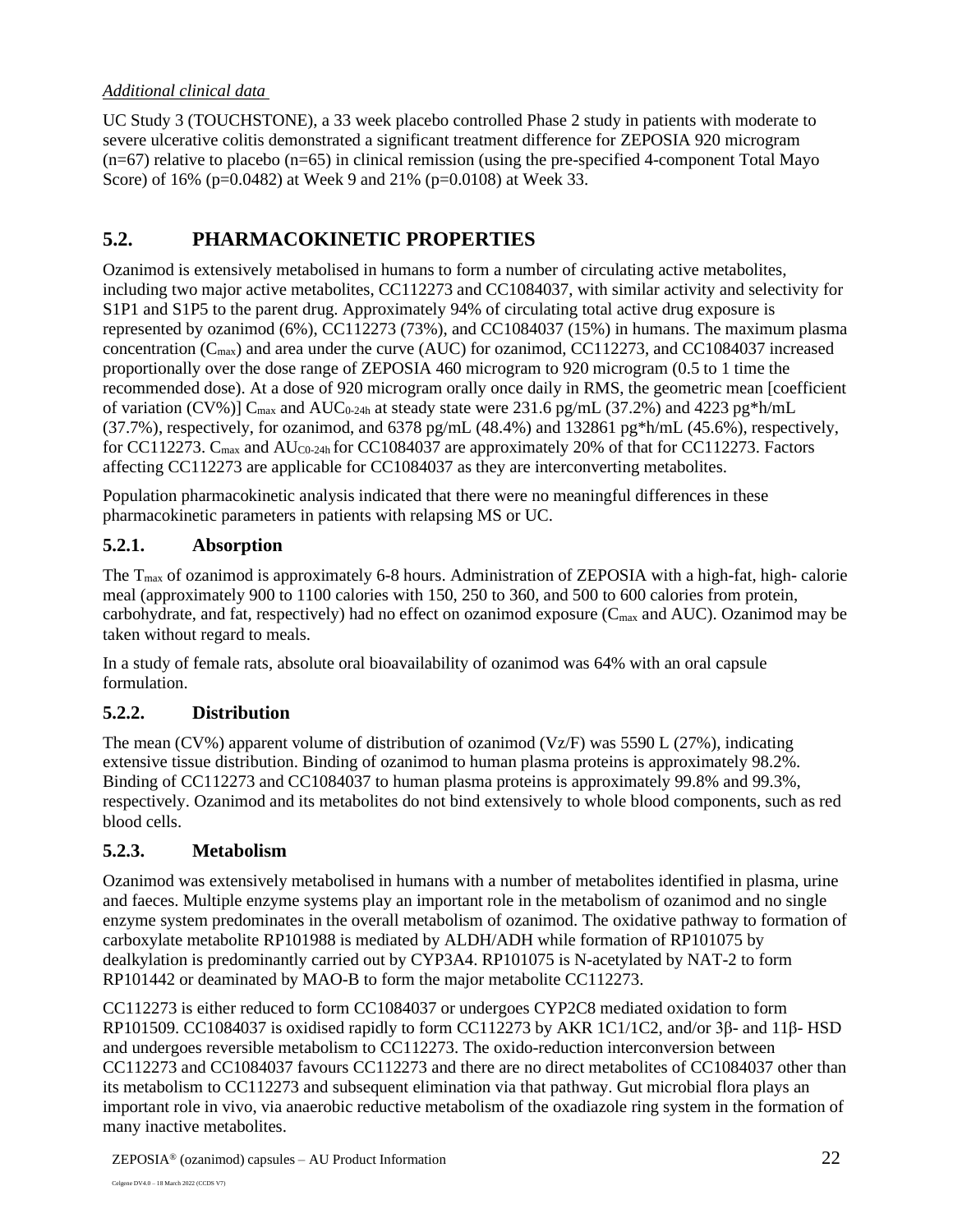## **5.2.4. Excretion**

Following a single oral 920 microgram dose of  $[^{14}C]$ -ozanimod, approximately 26% and 37% of the radioactivity was recovered from urine and faeces, respectively, primarily composed of inactive metabolites. Ozanimod, CC112273, and CC1084037 concentrations in urine were negligible, indicating that renal clearance is not an important excretion pathway for ozanimod, CC112273 and CC1084037.

The mean (CV%) apparent oral clearance for ozanimod was approximately 192 L/h (37%). The mean (CV%) plasma half-life ( $t_{1/2}$ ) of ozanimod was approximately 21 hours (15%). Steady state for ozanimod was achieved within 7 days, with the estimated accumulation ratio following repeated oral administration of 920 microgram once daily of approximately 2.

The model-based mean (CV%) effective half-life ( $t_{1/2}$ ) of CC112273 was approximately 11 days (104%) in RMS patients, with mean (CV%) time to steady state of approximately 45 days (45%) and accumulation ratio of approximately 16 (101%). Plasma levels of CC112273 and its direct, interconverting metabolite CC1084037 declined in parallel in the terminal phase, yielding similar  $t_{1/2}$  for both metabolites. Steady state attainment and accumulation ratio for CC1084037 are expected to be similar to CC112273.

## **5.2.5. Renal impairment**

In a dedicated renal impairment trial, following a single oral dose of 230 microgram ZEPOSIA, exposures  $(AUC<sub>last</sub>)$  for ozanimod and CC112273 were approximately 27% higher and 23% lower, respectively, in subjects with end stage renal disease (N=8) compared to subjects with normal renal function (N=8).Based on this trial, renal impairment had no clinically important effects on pharmacokinetics of ozanimod or CC112273.

No dose adjustment is needed in patients with renal impairment.

# **5.2.6. Hepatic impairment**

In a dedicated hepatic impairment trial, following a single oral dose of 230 microgram ZEPOSIA, exposures  $(AUC<sub>last</sub>)$  for ozanimod and CC112273 were approximately 11% lower and 31% lower, respectively, in subjects with mild hepatic impairment (Child-Pugh A; N=8) when compared to subjects with normal hepatic function (N=7). Exposures (AUC<sub>last</sub>) for ozanimod and CC112273 were approximately 27% higher and 33% lower, respectively, in subjects with moderate hepatic impairment (Child-Pugh B; N=8) when compared to subjects with normal hepatic function (N=8). These differences were not considered clinically meaningful. The pharmacokinetics of ozanimod were not evaluated in subjects with severe hepatic impairment.

No dose adjustment is needed in patients with mild or moderate hepatic impairment (Child-Pugh class A and B). Use in patients with severe hepatic impairment is not recommended (Child-Pugh class C).

## **5.2.7. Pharmacokineticsin Children**

No PK data are available on administration of ZEPOSIA to paediatric or adolescent patients (< 18 years of age).

# **5.2.8. Pharmacokinetics in Elderly**

Population pharmacokinetic analyses showed that steady state exposure (AUC) of CC112273 in patients over 65 years of age was approximately 3% to 4% greater than patients over 45 to 65 years of age and 27% greater than adult patients under 45 years of age. There is not a meaningful difference in the pharmacokinetics in elderly patients.

## **5.2.9. Pharmacokineticsin Smokers**

Population PK results showed that CC112273 steady-state exposure (AUC) was approximately 50% lower in smokers than in non-smokers, although for smokers this reduction in exposure did not result in meaningful differences in ALC reduction or an apparent impact on clinical efficacy.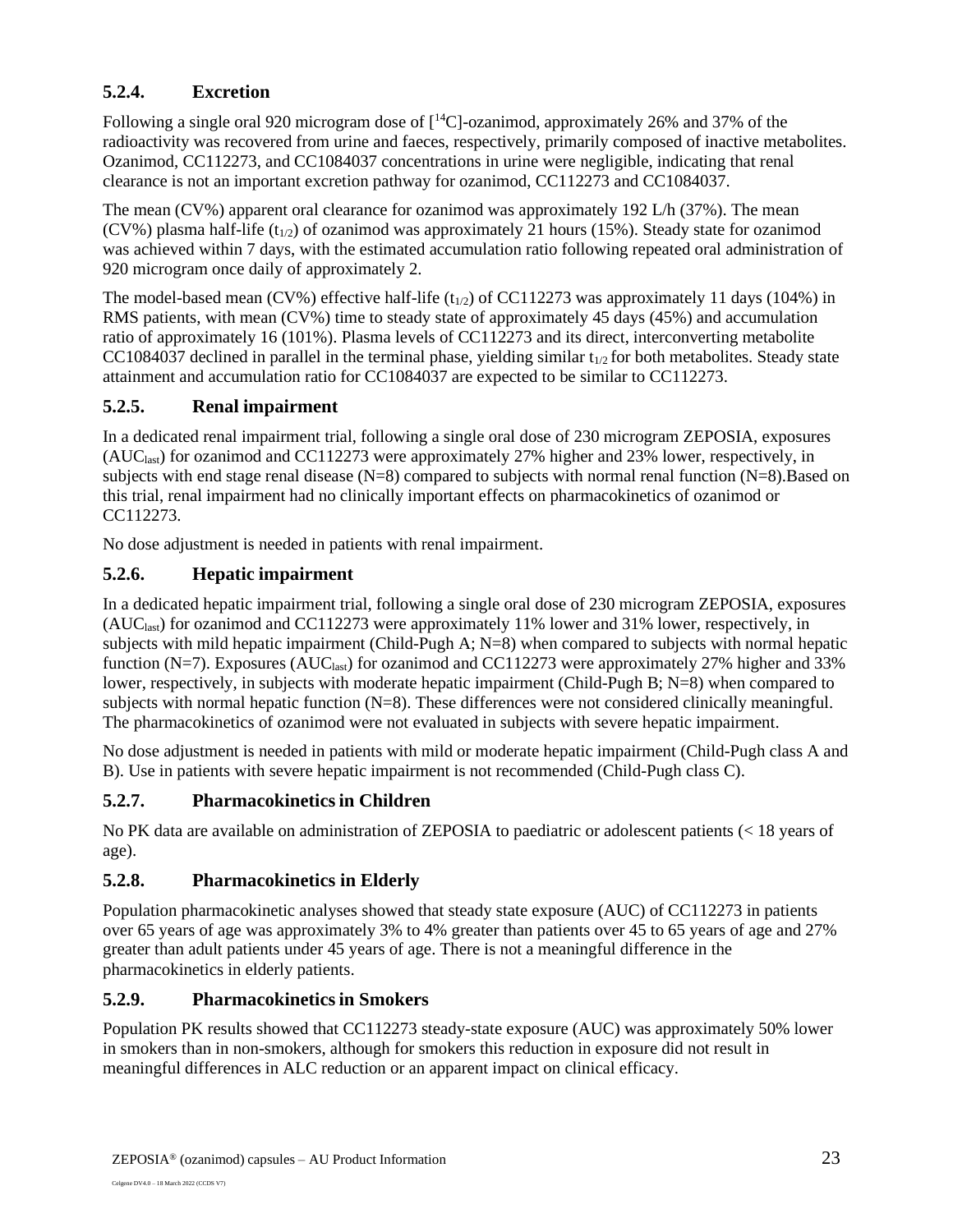## **5.2.10. Gender**

While population PK of ozanimod are not affected by gender, CC112273 steady-state exposure (AUC) was lower in males than in females. The effect of gender on CC112273 systemic exposure was not deemed clinically meaningful.

## **5.2.11. Ethnicity**

In a dedicated Japanese PK bridging study, following repeated dosing of 920 microgram, ozanimod exposure ( $C_{\text{max}}$  and  $AUC_{\text{tau}}$ ) were unchanged and CC112273 exposure ( $C_{\text{max}}$  and  $AUC_{\text{tau}}$ ) were approximately 28% and 43% higher, respectively, in Japanese subjects (N=10) compared to Caucasian subjects (N=12). These differences were not considered clinically meaningful.

# **5.3. PRECLINICAL SAFETY DATA**

## **5.3.1. Genotoxicity**

Ozanimod and multiple metabolites were evaluated for bacterial mutagenicity. These mutagenicity assays examined ozanimod, CC112273, CC1084037, RP101124, RP101988, RP101075, and RP101442, which were all negative for mutagenicity. In vitro aneugenicity/clastogenicity assessment included ozanimod (negative in the mouse lymphoma), CC112273 (negative in the human peripheral blood lymphocyte assay), and CC1084037 (positive in the TK6 assay). The positive in vitro TK6 result with CC1084037 was assessed using a two-organ in vivo study (negative bone marrow micronucleus assay and a negative hepatic comet assay at doses up to 1000 mg/kg/day for 3 days in mice). Ozanimod was also negative in the in vivo bone marrow micronucleus assay (at doses up to 800 mg/kg/day for 2 days in rats).

Overall, ozanimod and metabolites did not exhibit any in vitro or in vivo genotoxicity concerns.

## **5.3.2. Carcinogenicity**

Ozanimod was evaluated for carcinogenicity in the 6-month Tg.rasH2 mouse bioassay and the two-year rat bioassay. In the 6-month Tg.rasH2 mouse study, a statistically significant increased incidence of hemangiosarcomas was seen at the mid and high dose (25 mg/kg/day and 80 mg/kg/day) across multiple organs. At the low dose  $(8 \text{ mg/kg/day})$ , the hemangiosarcoma incidence was lower and remained within laboratory background levels.

Hemangiosarcomas in mice have been postulated to be a result of chronic stimulation of endothelial cells through the  $S1P_1$  receptor (also known as the endothelial differentiation gene (EDG) 1 receptor). This receptor is abundant on vascular endothelial cells and is important in endothelial cell migration, differentiation, and survival. In mice,  $S1P_1$  agonism results in sustained production of placental growth factor 2 (PlGF2) and subsequently, persistent vascular endothelial cell mitoses. In contrast, rat and human vascular endothelial cells do not release PlGF2 or only transiently release PlGF2 in response to S1P<sup>1</sup> agonism, and subsequently, sustained stimulation and hemangiosarcoma formation are not observed in these species.

Based upon the evidence that hemangiosarcomas formation by  $S1P_1$  agonism is specific to mice and not relevant to humans, the Tg.rasH2 mouse exposure margin for human risk with the top dose of oral ozanimod at 80 mg/kg/day is 17364x. The metabolite exposure margin is 17.3x for CC112273 and is 15.5x for CC1084037. At the NOAEL dose in mice of 8 mg/kg/day, the exposure margins are 1795x for ozanimod, 1.4x for CC112273, and 1.40x for CC1084037.

In the two-year rat bioassay, no incidence of any tumour type was increased at any ozanimod dose (top dose of 2 mg/kg/day).

In rats, the exposure margin at the highest dose tested (2 mg/kg/day), which was the NOAEL, was 135x for ozanimod, 0.29x for CC112273, and 0.176x for CC1084037.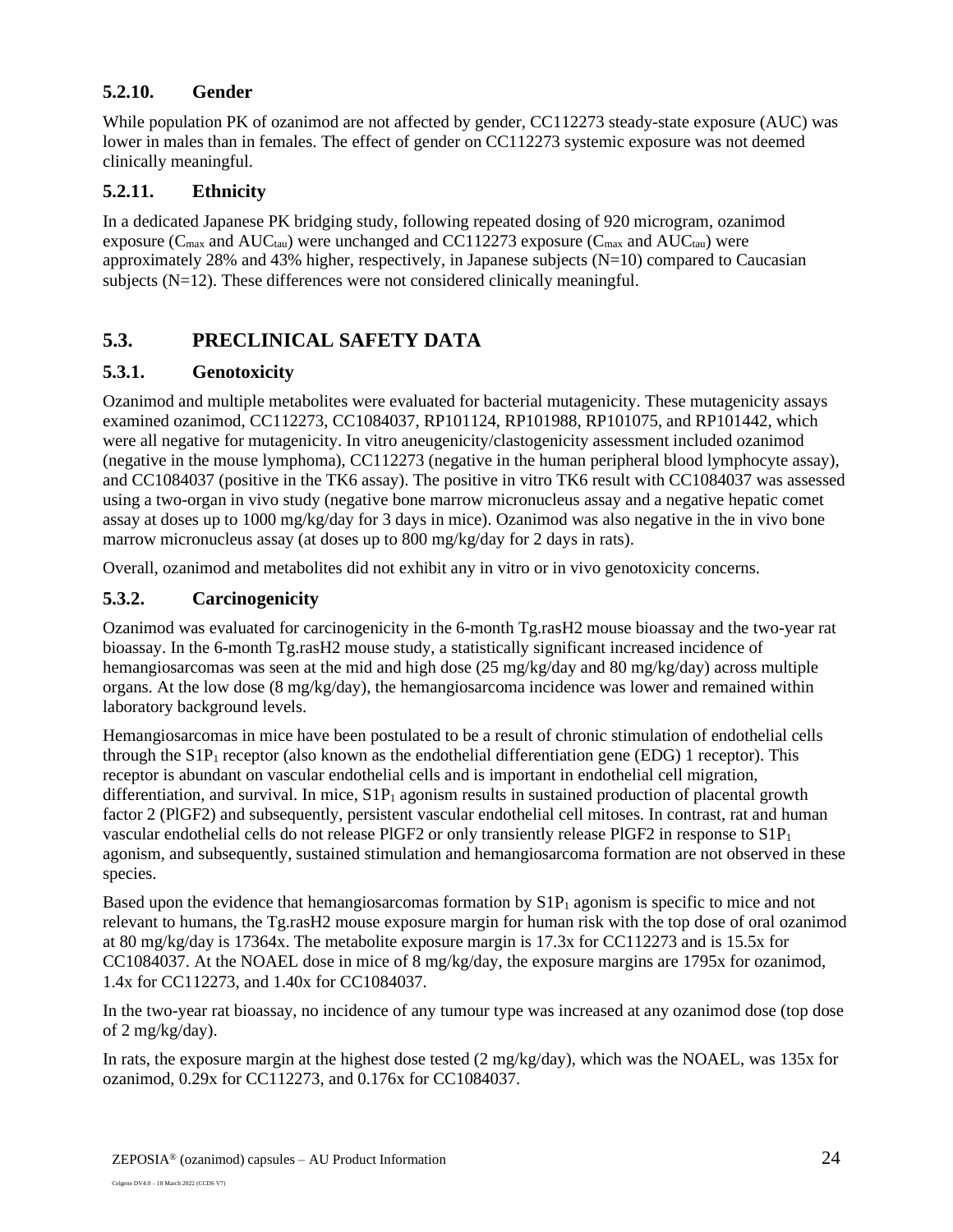# **6. PHARMACEUTICAL PARTICULARS**

# **6.1. LIST OF EXCIPIENTS**

Capsule content: Microcrystalline cellulose, silicon dioxide, croscarmellose sodium, and magnesium stearate Capsule shell:

- 230 microgram capsule contains gelatin, titanium dioxide, yellow iron oxide, black iron oxide and red iron oxide
- 460 microgram capsule contains gelatin, titanium dioxide, yellow iron oxide, black iron oxide and red iron oxide
- 920 microgram capsule contains gelatin, titanium dioxide, yellow iron oxide and red iron oxide

Black ink: TekPrint SW-9008 or TekPrint SW-9049

# **6.2. INCOMPATIBILITIES**

Not applicable.

# **6.3. SHELF LIFE**

In Australia, information on the shelf life can be found on the public summary of the ARTG. The expiry date can be found on the packaging.

# **6.4. SPECIAL PRECAUTIONS FOR STORAGE**

Store below 25°C. Store in the original package.

# **6.5. NATURE AND CONTENTS OF CONTAINER**

Polyvinyl chloride (PVC) / polychlorotrifluoroethylene (PCTFE) / aluminium foil blisters.

### ZEPOSIA Initiation Pack

Pack size of 7 capsules (4 x 230 microgram, 3 x 460 microgram)

ZEPOSIA 920 microgram capsules

Pack size of 28 capsules.

# **6.6. SPECIAL PRECAUTIONS FOR DISPOSAL**

None.

# **6.7. PHYSICOCHEMICAL PROPERTIES**

| Molecular formula | $C_{23}H_{24}N_{4}O_{3}$ •HCl                                                                                                                      |
|-------------------|----------------------------------------------------------------------------------------------------------------------------------------------------|
| Molecular weight  | 440.92                                                                                                                                             |
| ATC code          | L04A438                                                                                                                                            |
| Chemical name     | $5-(3-{(1S)-1-[(2-hydroxyethyl)amino]-2,3-dihydro-1H-inden-4-y1}$ -<br>1,2,4-oxadiazol-5-yl)-2-[(propan-2-yl)oxy]benzonitrile<br>monohydrochloride |

ZEPOSIA® (ozanimod) capsules – AU Product Information 25